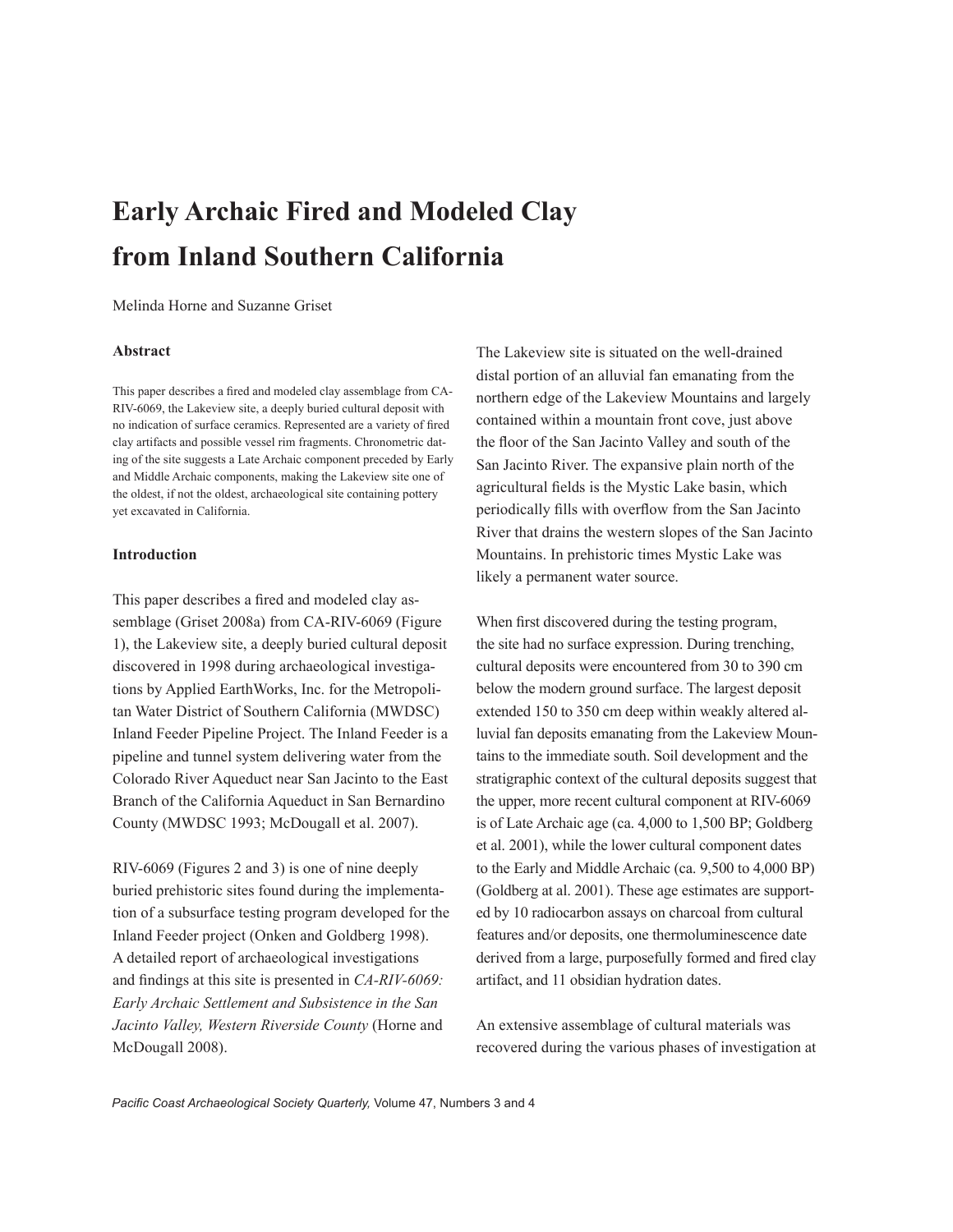

Figure 1. Location of archaeological site CA-RIV-6069 (star) and local geomorphic features. Locations of CA-ORA-58, CA-ORA-64, and sites that yielded pottery on the Channel Islands.



Figure 2. View over the CA-RIV-6069 archaeological site (light lettering at center) from the Lakeview Mountains, looking northwest towards the Bernasconi Hills and Mystic Lake basin. The Inland Feeder is shown as a linear strip of vegetation bordered to the north and south by disked agricultural fields; the western and eastern boundaries of CA-RIV-6069 are demarcated by curved white lines.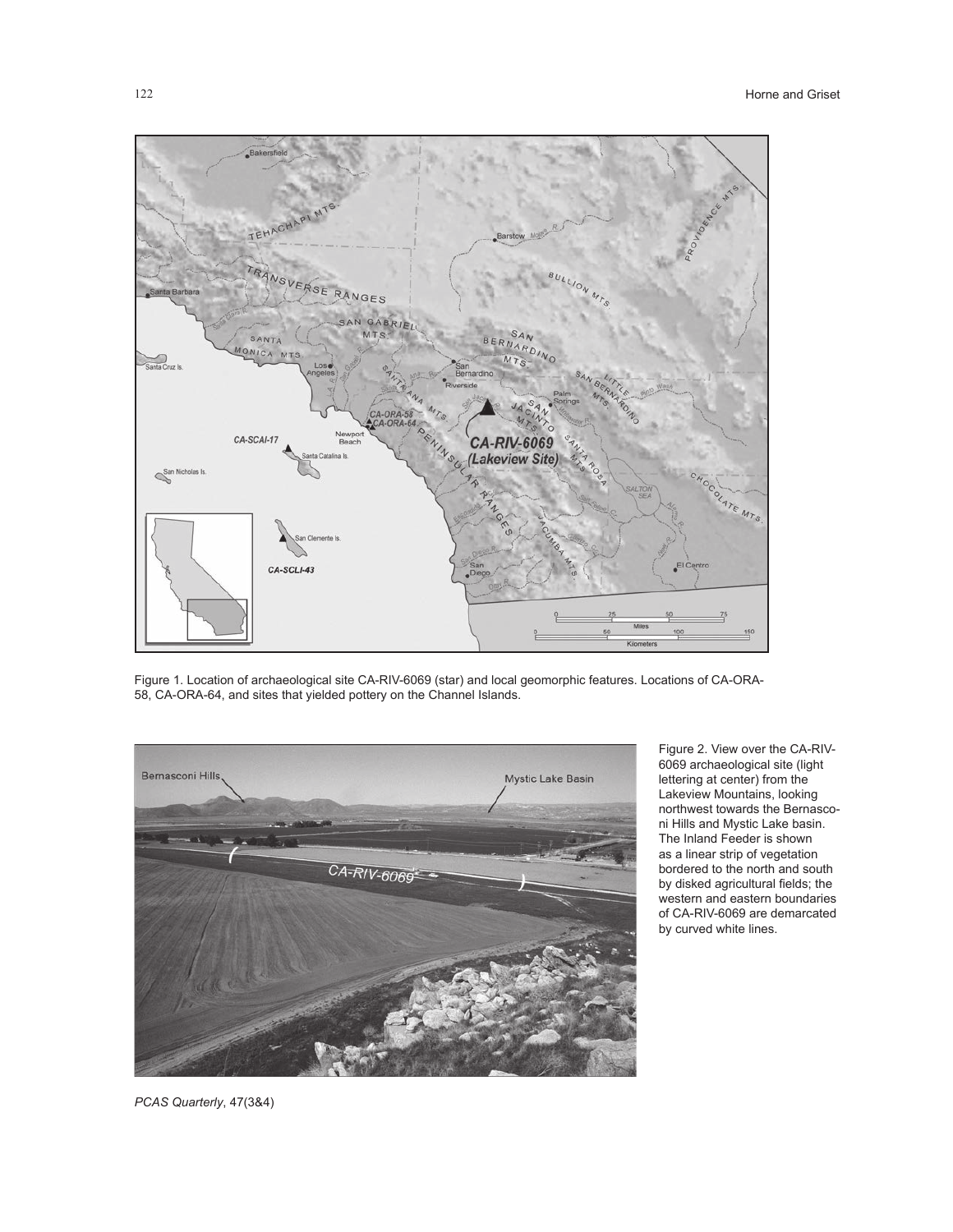

Figure 3. View of CA-RIV-6069 from the Lakeview Mountains, looking north towards the snow-capped San Bernardino Mountains. The western portion of the site continues to the left.

RIV-6069 (Horne and McDougall 2008:43–60). Fifteen discrete cultural features were identified, including intact fire hearths, caches of ground stone artifacts, concentrations of artifacts, fire-altered rock, and unmodified cobbles representing remnants of activity areas (Horne and McDougall 2008:103–124).

Cultural materials include: several hundred ground stone tools (manos, metates, discoidals, stone spheres, ground stone fragments, pestles, one small bowl, one rectanguloid object, and one palette); flaked stone tools (dart points and point fragments, other bifaces, cores and core/cobble tools, patterned and unpatterned flake tools); and approximately 2,500 pieces of lithic debitage (Horne and McDougall 2008:125– 248). More than 90 percent of the lithic artifacts (including formed tools and debitage) were manufactured from locally available materials (i.e., quartz and quartzite for flaked stone artifacts and quartz, quartzite, and granitic rocks for ground stone tools). Among the imported lithic materials are various forms of cryptocrystalline silicates, obsidian, metavolcanic materials, water-polished pebbles, pieces of red ochre, quartz and tourmaline crystals, and small sandstone

concretions that were split and ground to create stone bowls. The latter occur in various stages of manufacture. Other cultural materials include worked animal bone, an abalone (*Haliotis* sp.) shell pendant, unmodified marine shell, approximately 6,000 fragments of mammal bone (both burned and unburned), and fired and modeled clay fragments (Horne and McDougall 2008). The latter (Griset 2008a) are the subject of this paper.

The vertical distributions of cultural materials and features indicate that two stratigraphically and temporally discrete cultural components exist at RIV-6069. The upper component—Analytic Unit (AU) 1—ranges in depth from approximately 150 to 240 cm below the modern ground surface and contains very sparse quantities of formed tools, lithic debitage, and burned and unburned fragments of animal bone. Three cultural features were also investigated in the upper component assigned to AU 1 (Horne and McDougall 2008). The lower, earlier cultural component, assigned to AU 2, ranges in depth from 270 to 390 cm and produced relatively large quantities of flaked and ground stone tools, lithic debitage, burned and unburned fragments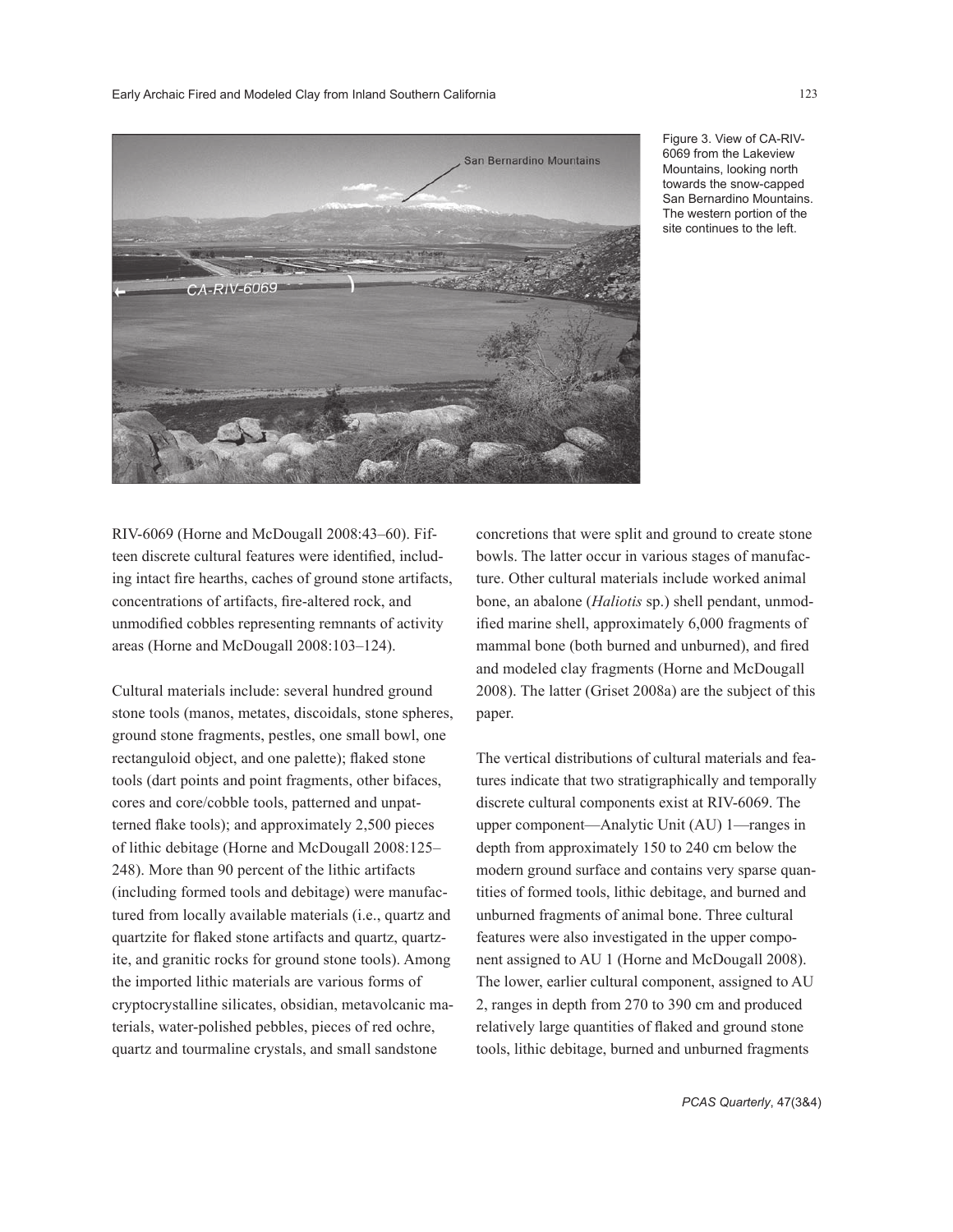of terrestrial animal bone, marine shellfish remains, and 12 cultural features.

Chronometric data indicate an occupation range from ca. 9500 to 2100 cal BP. Table 1 shows conventional and calibrated age determinations for the 10 radiocarbon-dated charcoal samples. Sample Beta-122674, collected from a hearth (Feature 1), dates the upper component to 2340–2115 cal BP. A second sample (Beta-119095), found beneath an inverted basin metate in Feature 9, provides a minimum age of 7515–7355 cal BP for the underlying stratum (Stratum Qof<sub>2</sub>). Two samples from Feature 15, located in infilled channel sediments (Stratum  $Qyf_1$ ), yielded dates of 9220–8945 cal BP (Beta-121832) and 9040–8940 cal BP (Beta-121657). The remaining six samples came from Stratum Qof<sub>2</sub> and yielded dates ranging from 9475 to 8530 cal BP (Table 1).

One large fired and modeled cylindrical ceramic object (Specimen 1564-1) from 278 cm depth was subjected to thermoluminescence (TL) analyses. The TL date for this specimen is  $6,000 \pm 600$  BP. Although this is considerably younger than the radiometric assay from the same excavation level that yielded Specimen 1564-1 (Beta 122677, 8170 ± 60 BP, 9260–8965 cal BP), the thermoluminescence analyst J. Feathers observed that this specimen suffers from "anomalous fading," wherein the derived date can only be a minimum age (Horne and McDougall 2008:Appendix A). Utilizing a correction procedure for anomalous fading, Feathers obtained a corrected date of  $10,100 \pm 2,200$ BP. Although the error is quite large because of uncertainties in determining the anomalous fading rate, the corrected thermoluminescence results are consistent with the suite of radiometric assays from AU 2 that range from 8975–8530 to 9475–9215 cal BP (J. Feathers, personal communication 1998).

| Lot No.    | Lab No.     | <b>Stratum</b>   | <b>Feature</b>           | $14C$ Age<br>(BP) | <b>Cal. Date BP</b><br>$(2 \text{ sigma})$ | <b>Comments</b>                                                                                                                       |  |
|------------|-------------|------------------|--------------------------|-------------------|--------------------------------------------|---------------------------------------------------------------------------------------------------------------------------------------|--|
| $1167 - 1$ | Beta-122674 | $Qyf_2$          | 1                        | $2230 \pm 50$     | 2340-2115                                  | Charcoal from hearth (Feature 1), 234-240 cm below<br>MD3 <sup>a</sup> .                                                              |  |
| $1202 - 1$ | Beta-122675 | Qof <sub>2</sub> | $\overline{\phantom{0}}$ | $7940 \pm 70$     | 8975-8530                                  | Charcoal from 350 cm below MD3 in TEU 22; as-<br>sociated with ceramic Specimen #1200.                                                |  |
| 1370-1     | Beta-122676 | Qof <sub>2</sub> |                          | $8370 \pm 70$     | 9475-9215                                  | Charcoal from 320 cm below MD3 in TEU 30; ce-<br>ramic Specimen #1366 recovered from 300–310 cm<br>level of TEU 30.                   |  |
| 1496-1     | Beta-122673 | $Qof_2$          | $\overline{4}$           | $8210 \pm 60$     | 9365-8980                                  | Charcoal from Feature 4 (use surface) 274–283 cm<br>below MD3; associated with ceramic Specimen<br>#1495.                             |  |
| $1567 - 1$ | Beta-122677 | $Qof_2$          |                          | $8170 \pm 60$     | 9260-8965                                  | Charcoal from 280 cm below MD3 in TEU 40; associ-<br>ated with ceramics Specimens #1560, 1564, 1568                                   |  |
| 1845-1     | Beta-119095 | Qof <sub>2</sub> | 9                        | $6550 \pm 50$     | 7515-7355                                  | Charcoal from metate and ground stone cache (Fea-<br>ture 9), 324 cm below MD3. Provides minimum age<br>of stratum Qof <sub>2</sub> . |  |
| 1898-21    | Beta-121657 | $Qof_2$          | 15                       | $8090 \pm 50$     | 9040-8940                                  | Charcoal from hearth (Feature 15), 359–370 cm<br>below MD3.                                                                           |  |
| 1899-8     | Beta-121832 | $Qof_2$          | 15                       | $8120 \pm 60$     | 9220-8945                                  | Charcoal from hearth (Feature 15) 359-370 cm<br>below MD3; associated with ceramic Specimen<br>#1891.                                 |  |
| 2178-1     | Beta-120303 | $Qof_2$          | 11                       | $8100 \pm 40$     | 9025-8955                                  | Charcoal from use surface (Feature 11), 324 cm below<br>MD3; associated with ceramic Specimen #2182.                                  |  |
| 2178-1     | Beta-117491 | Qof <sub>2</sub> | $\overline{\phantom{0}}$ | $8010 \pm 40$     | 8980-8670                                  | Charcoal from 314 cm below MD3 in TEU 15.                                                                                             |  |

Table 1. Radiometric Data Summary for CA-RIV-6069.

a MD3 = Mapping Datum 3.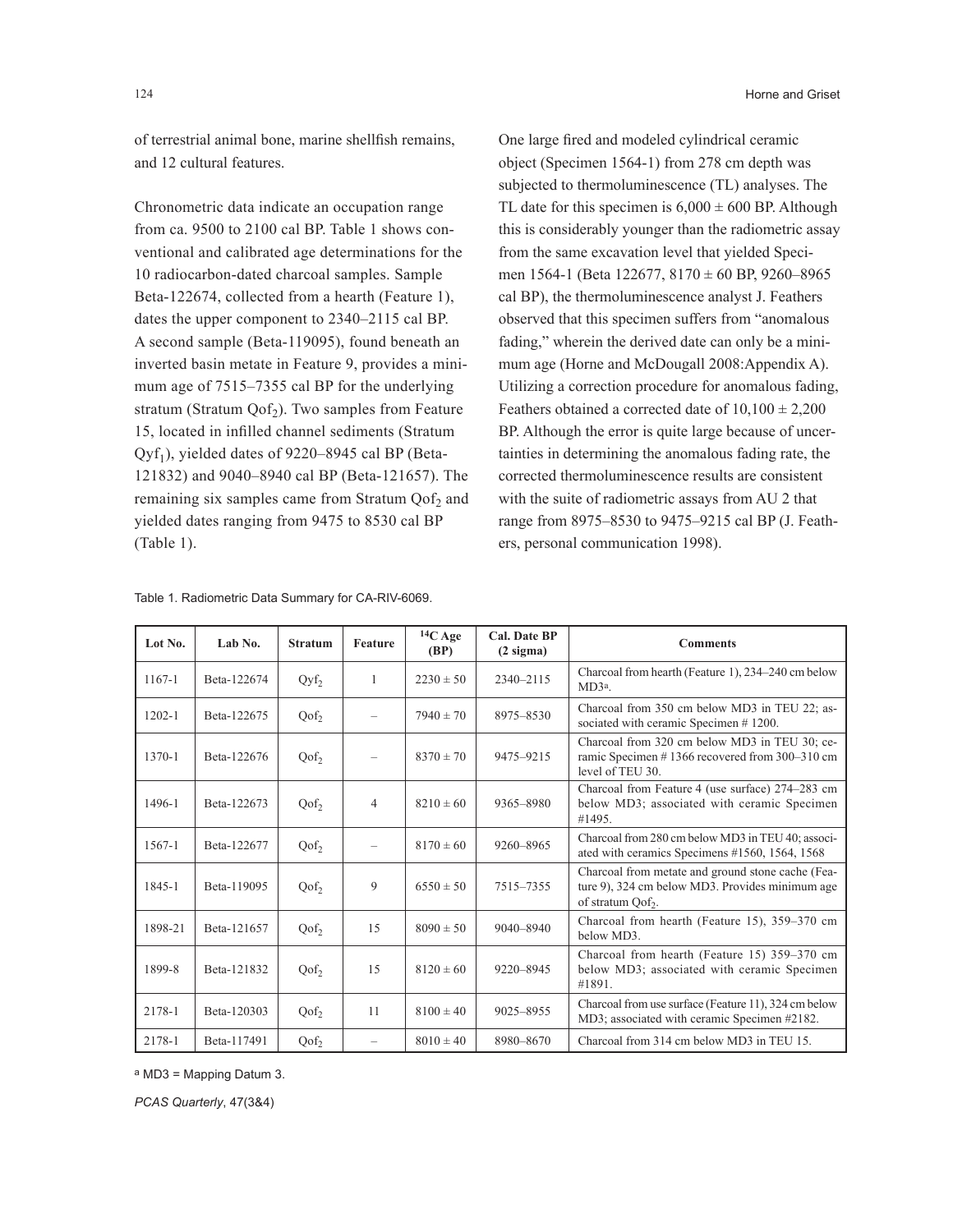In summary, radiometric data suggest that the earliest occupation of RIV-6069 occurred approximately 9,500 years ago and continued sporadically until approximately 8,900 years ago. Following what appears to have been an occupational hiatus of approximately 1,400 years, RIV-6069 was occupied once again about 7,500 years ago, during the later portion of the Early Archaic, or the early portion of the Middle Archaic. The final occupation of RIV-6069 occurred approximately 2,300 to 2,100 years ago, during the Late Archaic.

# **Fired and Modeled Clay Assemblage from CA-RIV-6069**

Thirty-six fired and modeled clay artifacts were recovered from the site (Table 2 and Figures 4–12). Two of these came from AU 1: Specimen 648-2 (a possible bowl wall fragment) at 140–150 cm depth (Figure 5e) and Specimen 767-4 (a tapered cylinder fragment) at 180–210 cm depth (Figure 6a). Neither is dramatically different in shape or material from the specimens found in the older cultural deposits of AU 2, and given the vagaries of excavation with large equipment, some mixture might have occurred during the investigations. The remaining 34 clay artifacts were recovered from AU 2 and radiocarbon dated to times between 9475 and 8530 cal BP (Table 1).

Given the antiquity of these fired clay specimens and their potential value for understanding local and regional prehistory, Applied EarthWorks, Inc. consulted Pamela Vandiver in October 1998 and invited her to analyze the ceramics.<sup>1</sup> Vandiver measured the specimens, determined hardness on the Mohs scale, examined composition and microstructure, and performed water dissolution tests to determine if certain specimens had been subjected to fire. The results of those examinations were provided to Applied EarthWorks, Inc. and reported in Horne and McDougall (2008:Appendix E-1). Other obligations prevented Vandiver from completing a report, and

in early 2004 one of us (SG) was asked to examine and report on the specimens. An advantage of this combined assessment is the pairing of a materials science approach with a traditional archaeological ceramic analysis approach. Vandiver is more familiar with early Old World and Asian ceramics; Griset has extensive experience with California archaeological sites and with the types of clay artifacts and baked forms found in these contexts. Griset analyzed each specimen both macroscopically and microscopically, studied digital images provided by Applied EarthWorks, Inc. under various magnifications and differential lighting, and then compared her findings with those of Vandiver.

Table 2 provides descriptive data for these 36 specimens, including both analysts' observations; Vandiver's composition and microstructure analyses are drawn from her notes (Horne and McDougall 2008: Appendix E-1) using the categories described below. "Needle Polisher," for example*,* is a common Old World archaeological term used for objects of certain similar shapes:

- *Needle Polisher:* flattened or ovoid, with evidence of post-fire wear present as linear impressions of indented scraped lines on multiple sides; three medium-sized specimens.
- *Token or Gaming Piece:* two adjoined plastically worked surfaces, one surface flat and one convex, fractured surfaces show alignment of mica parallel to the surfaces, as if plastically formed by compression from the top and bottom surfaces; three small specimens.
- *Probable Figurine Body Fragments:* one rounded plastically worked or smoothed surface, and other surfaces that are broken; the clay body is not bedded but aligned in a complex, twisting way as if plastically worked or kneaded to shape; often one element or more is joined or added to another;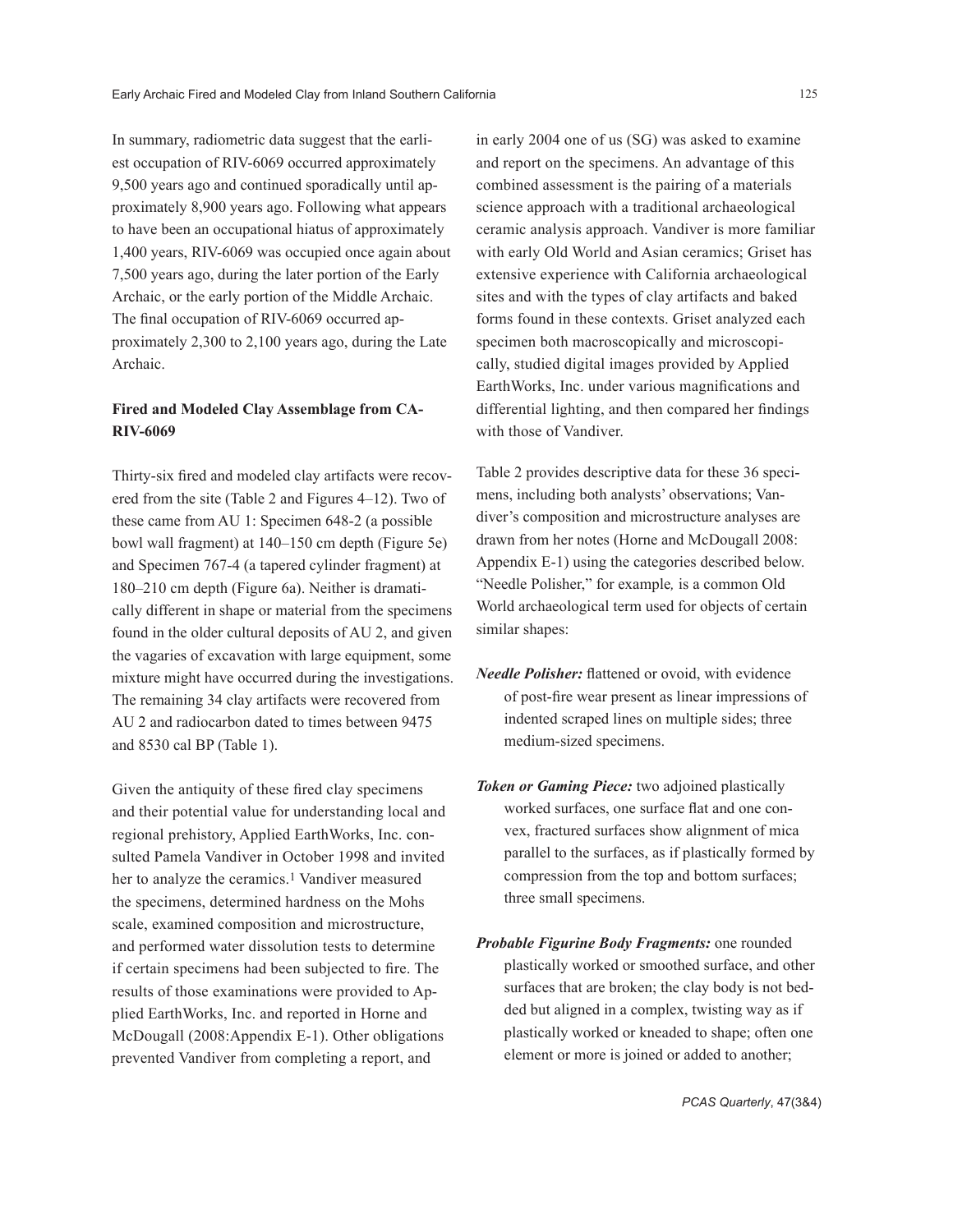| Spec#      | Prov.             | Depth       | L<br>(c <sub>m</sub> ) | W<br>(c <sub>m</sub> ) | Th<br>(mm)  | W<br>(g) | <b>Mohs</b> | Form<br>(Griset 2008a)                           | <b>Griset (2008a)</b>                                                                                                                                                                           | Vandiver (1998)                               |
|------------|-------------------|-------------|------------------------|------------------------|-------------|----------|-------------|--------------------------------------------------|-------------------------------------------------------------------------------------------------------------------------------------------------------------------------------------------------|-----------------------------------------------|
| 0140-3     | TEU <sub>03</sub> | 283-293     | 1.8                    | 1.3                    | 0.8         | 1.4      | $2.0 - 3.0$ | Loaf                                             |                                                                                                                                                                                                 | Token                                         |
| 0344-2     | TEU <sub>08</sub> | 268-278     | 1.4                    | 1.2                    | 0.4         | 0.7      | 2.5         | Tubular                                          | Bead?                                                                                                                                                                                           | Bead                                          |
| 0504-5     | TEU <sub>13</sub> | 278-288     | 1.5                    | 1.3                    | 0.2         | 0.4      | $2.5 - 3.0$ | Miscellaneous                                    | Fortuitous inclusion? Daub?<br>Floral impressions on both<br>surfaces.                                                                                                                          | Pottery wall frag-<br>ment                    |
| 0531-4     | TEU 14            | 268-278     | 1.5                    | 1.0                    | 0.6         | 1.0?     | $2.5 - 3.0$ | Pottery wall frag-<br>ment                       | Wiping marks on both<br>surfaces.                                                                                                                                                               | Pottery wall frag-<br>ment                    |
| 0597-4     | <b>TEU 16</b>     | 248-258     | 1.1                    | 1.0                    | 0.2         | 0.2      | 1.5         | Miscellaneous                                    | Fortuitous inclusion? Very fine<br>silty clay with possible seed<br>impressions on exterior.                                                                                                    | Pottery rim                                   |
| 0598-5     | <b>TEU 16</b>     | 248-258     | 1.6                    | 1.4                    | 0.5         | 0.7      | 1.5         | Miscellaneous                                    | Fortuitous inclusion?                                                                                                                                                                           | Pottery rim                                   |
| $0601 - 5$ | TEU 15            | 268-278     | 3.2                    | 2.7                    | $0.8 - 1.5$ | 7.0      | 2.0         | Pottery rim sherd                                | Rounded direct rim, small<br>bowl ca. 9 cm diameter, oxi-<br>dized interior.                                                                                                                    | $n/a$ - Found<br>after Vandiver's<br>analysis |
| 0648-2     | <b>MEC 06</b>     | $150 - 180$ | 1.7                    | 1.4                    | 0.3         | 0.7      | $1.5 - 2.0$ | Pottery wall frag-<br>ment                       |                                                                                                                                                                                                 | Pottery wall frag-<br>ment                    |
| 0767-4     | MEC <sub>23</sub> | $180 - 210$ | 2.4                    | 1.3                    | 0.9         | 3.4      | $1.5 - 2.0$ | Cylinder, tapered<br>fragment                    | Fractured lengthwise, worn.                                                                                                                                                                     | Figurine columnar<br>element, small           |
| 1200-4     | TEU <sub>22</sub> | 340-350     | 4.9                    | 1.6                    | 1.5         | 10.0     | 2.5         | Cylinder, tapered<br>fragment                    | Faint scratch down middle of<br>one side.                                                                                                                                                       | Figurine columnar<br>element, large           |
| 1313-2     | TEU 26            | $300 - 310$ | 4.2                    | 1.9                    | 1.5         | 8.3      | 2.0         | Cylinder, tapered                                | Trapezoidal cross-section,<br>ochre; similar to Specimen<br>$1564 - 1.$                                                                                                                         | Figurine columnar<br>element, large           |
| 1325-3     | TEU <sub>27</sub> | 280-290     | 1.4                    | 0.9                    | 0.4         | 0.4      | 1.5         | Pottery wall frag-<br>ment                       |                                                                                                                                                                                                 | Pottery wall frag-<br>ment                    |
| 1345-3     | TEU <sub>29</sub> | 310-320     | 1.7                    | 1.4                    | 1.1         | 2.2      | $2.0 - 2.5$ | Cylinder frag-<br>ment? Sherd?                   | Similar shape and clay to 601-<br>5; interior surface fractured.                                                                                                                                | Figurine body<br>fragment                     |
| 1366-5     | TEU 30            | $300 - 310$ | 3.0                    | 2.3                    | 1.5         | 8.1      | 3.0         | Cylinder, tapered<br>fragment                    |                                                                                                                                                                                                 | Figurine body<br>fragment                     |
| 1438-3     | TEU 34            | $290 - 300$ | 2.5                    | 1.3                    | 1.0         | 3.1      | 2.0         | Miscellaneous                                    | Hearth/floor fragment?<br>Twisted length of clay; similar<br>to Specimens 1457-6, 1725-4.                                                                                                       | Figurine body<br>fragment                     |
| 1560-3     | TEU 40            | $262 - 270$ | 1.4                    | 1.0                    | 0.5         | 0.8      | $1.5 - 2.0$ | Loaf                                             |                                                                                                                                                                                                 | Token                                         |
| 1564-1     | TEU <sub>40</sub> | 278         | $6.0*$                 | 8.1                    | 3.4         | $110.0*$ | 2.0         | Cylinder, tapered<br>fragment, large<br>fragment | Smoothed exterior of ap-<br>proximately 1/3 of original<br>cylinder; fractured lengthwise;<br>rounded base with two inden-<br>tations; ochre staining. TL<br>dated to ca. $10,000 \pm 2,000$ BP | Columnar element,<br>large                    |
| 1568-3     | TEU 40            | 280-290     | 1.2                    | 1.1                    | 0.3         | 0.4      | 1.5         | Miscellaneous                                    | Fortuitous inclusion? Fine silt,<br>all edges rounded, vugs                                                                                                                                     | Pottery rim                                   |
| 1615-3     | TEU 43            | $252 - 260$ | 1.8                    | 0.9                    | 0.3         | 1.3      | < 1.0       | Miscellaneous                                    | Fortuitous inclusion? Fine<br>silt, worn on all edges and<br>surfaces; flattened.                                                                                                               | Pottery rim                                   |
| 1640-3     | TEU 44            | 280-290     | 2.2                    | 1.9                    | 1.3         | 2.4      | $1.5 - 2.0$ | Loaf                                             | Flattened base, rounded dome.                                                                                                                                                                   | Token                                         |
| 1658-6     | Fea. 5            | 280-290     | 1.6                    | 1.4                    | 0.3         | 1.1      | $2.0\,$     | Tubular                                          | Bead?                                                                                                                                                                                           | Bead                                          |
| 1678-5a    | TEU 46            | 290-300     | 1.7                    | 1.2                    | 0.8         | 1.2      | $2.0 - 2.5$ | Miscellaneous                                    | Fortuitous inclusion? Fine silt.<br>irregular curvatures.                                                                                                                                       | Figurine body<br>fragment                     |

Table 2. Fired and Modeled Ceramic Specimens from CA-RIV-6069.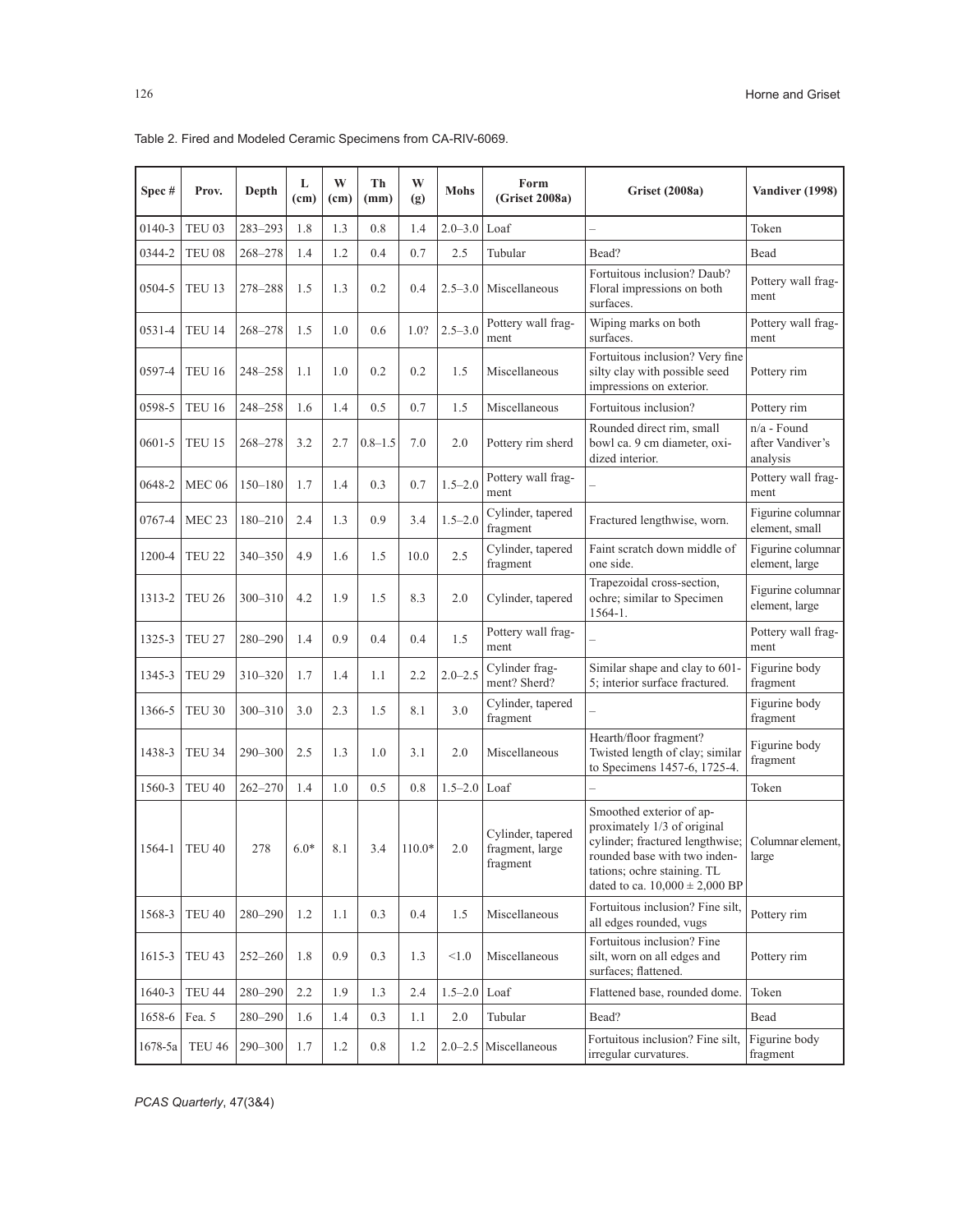| Spec#   | Prov.             | Depth       | L<br>(c <sub>m</sub> ) | W<br>(c <sub>m</sub> ) | Тh<br>(mm) | W<br>(g) | <b>Mohs</b> | Form<br>(Griset 2008a)         | <b>Griset (2008a)</b>                                                                                            | Vandiver (1998)                     |
|---------|-------------------|-------------|------------------------|------------------------|------------|----------|-------------|--------------------------------|------------------------------------------------------------------------------------------------------------------|-------------------------------------|
| 1678-5b | TEU <sub>46</sub> | $290 - 300$ | 2.0                    | 1.2                    | 0.9        | 1.2      | $2.0 - 2.5$ | Miscellaneous                  | Fortuitous inclusion? Fine silt.<br>irregular curvatures.                                                        | Figurine body<br>fragment           |
| 1691-4  | TEU <sub>47</sub> | $270 - 280$ | 2.5                    | 1.2                    | 0.7        | 2.4      |             | $1.5-2.5$ Cylinder?            | Elliptical cross-section, floral<br>impressions.                                                                 | Figurine columnar<br>element, small |
| 1706-5  | TEU <sub>48</sub> | $280 - 290$ | 2.5                    | 1.5                    | 0.8        | 2.4      | $1.0 - 1.5$ | Miscellaneous                  | Fortuitous inclusion, irregular,<br>rounded on all edges.                                                        | Figurine columnar<br>element, small |
| 1725-4  | TEU <sub>49</sub> | $290 - 300$ | 5.0                    | 1.5                    | 1.1        | 7.6      | 3.0         | Miscellaneous                  | Hearth/floor fragment?<br>Twisted length of clay, vugs,<br>floral impressions, burnished.                        | Figurine columnar<br>element, large |
| 1731-3  | TEU <sub>49</sub> | $310 - 320$ | 2.0                    | 1.9                    | 0.3        | 1.7      | 2.0         | Miscellaneous                  | Fortuitous inclusion? Indetermi-<br>nate impressions on both sides.                                              | Pottery wall frag-<br>ment          |
| 1741-5  | <b>TEU 50</b>     | $290 - 300$ | 3.0                    | 1.0                    | 0.8        | 3.4      | 2.0         | Miscellaneous                  | Fortuitous inclusion? Twisted.<br>vugs, burnish; similar to<br>Specimens 1438, 1725.                             | Figurine columnar<br>element, small |
| 1778-3  | <b>TEU 52</b>     | $310 - 320$ | 2.0                    | 1.6                    | 1.1        | 2.0.     | 2.0         | Miscellaneous                  | Rounded blob with floral<br>impressions; similar to Speci-<br>mens 1495-6,1830-2.                                | Needle polisher                     |
| 1805-5  | <b>TEU 54</b>     | $290 - 300$ | 1.7                    | 1.2                    | 0.6        | 0.8      | 2.0         | Pottery rim sherd?             | Sharply pointed rim? Broken<br>edge of body is very smooth—<br>possibly fortuitous inclusion<br>rather than rim? | Pottery rim                         |
| 1821-3  | <b>TEU 55</b>     | $290 - 300$ | 1.2                    | 1.1                    | 0.6        | 1.0?     |             | $2.0 - 2.5$ Pottery rim sherd? | Interior curvature is somewhat<br>irregular.                                                                     | Pottery rim                         |

Table 2 Continued.

two large and two medium specimens; one small piece is also present in two fragments.

1830-2 TEU 56 280-290 3.2 2.1 1.0 5.9 2.0-2.5 Miscellaneous

2182-1 Fea. 11  $\begin{vmatrix} 303-330 & 2.9 \\ 1.1 & 0.8 \end{vmatrix}$  2.4  $\begin{vmatrix} 2.0 & 2.0 \\ 2.0 & \text{Cylinder, tapered} \end{vmatrix}$  Pointed on one end, rounded

- *Probable Figurine Legs or Appendages or Columnar Elements:* fragments with linear shape that are rounded, oval or conical in cross-section; one or more surfaces worked or smoothed; four large and five medium specimens (the largest specimen, 1564-1, was not available for description by Vandiver (Horne and McDougall 2008:Appendix E-1).
- *Pottery Vessel Rims:* two adjoining smoothed or worked surfaces that meet in either a pointed, flattened, or rounded shape that has been worked or finished; six specimens.
- *Pottery Vessel Wall Fragments:* two parallel or nearly parallel, smoothed, worked or finished surfaces; the clay and mica particles in the bodies are aligned parallel to the surfaces and are present in several conforming or parallel layers, that is parallel to one another and to the surfaces; six fragments.

Irregularly shaped, all edges rounded, many tiny vugs and floral impressions, similar to #1495-6 and #1778-3.

flange on other.

*Beads:* tubular shape, with particle alignment parallel to the surfaces; each fragment has inner surface somewhat faceted as if molded around a linear object, such as a stick, and exterior surfaces are rounded and smoothed; two fragments.

For comparability with the growing body of southern California early ceramic data, Griset (2008b) used

Needle polisher

Figurine columnar element, small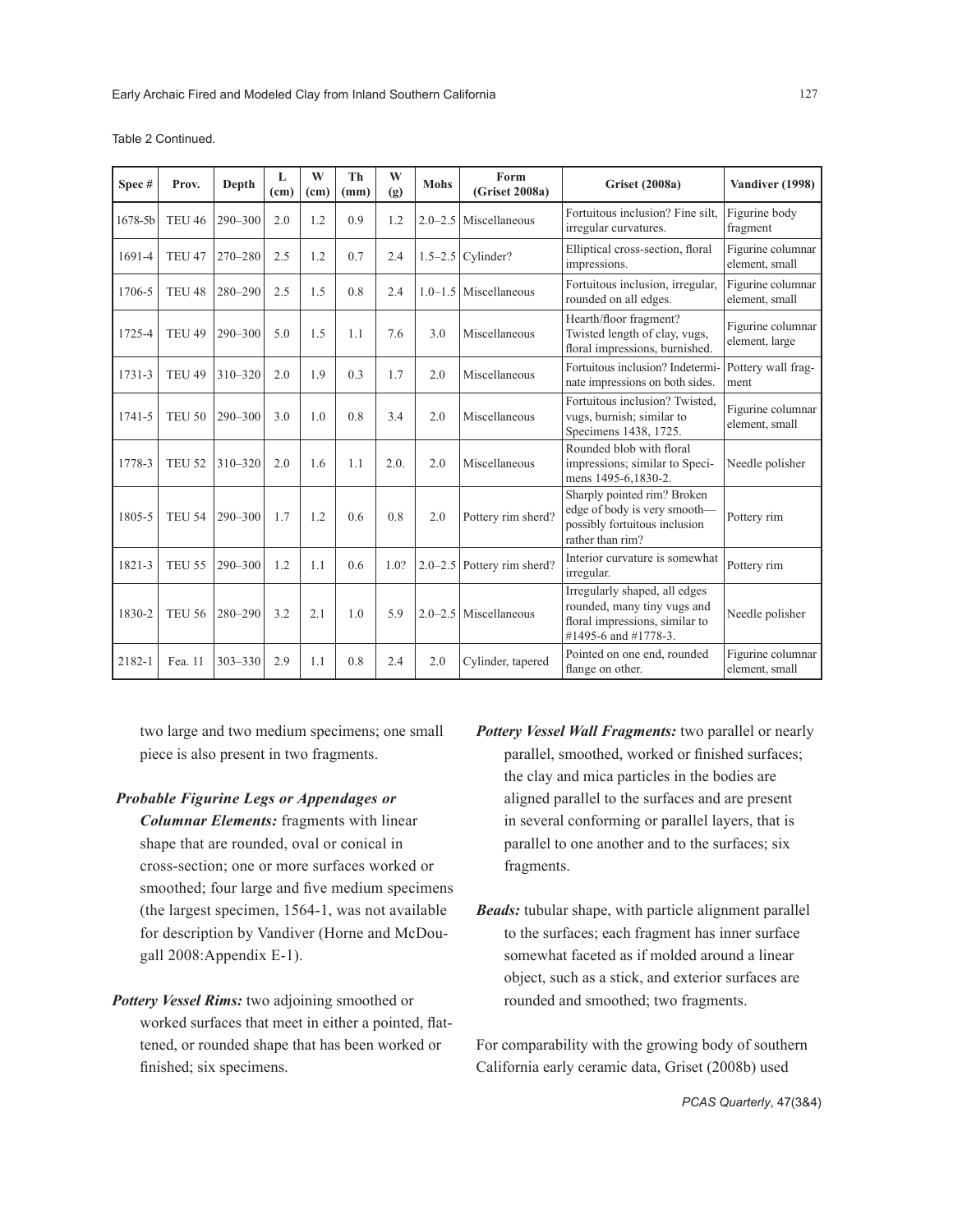terms that describe shape rather than function, unless function is clearly plausible:

- *Tubular:* cylinders with a central hole, thought to be beads; two fragments (Specimens 344-2 and 1658-6) (Figure 4).
- *Bowls:* small, hand-modeled shallow bowls; three rim sherds (Specimens 601-5, 1805-5, and 1821-3) and three wall sherds (Specimens 531-4, 648- 2, and  $1325-3$ ) (Figure 5 a–c and Figure 5 d–f, respectively).
- *Cylinder:* in keeping with terminology established for CA-ORA-64 (Macko et al. 1998) and elsewhere, these are elongated, generally cylindrical pieces; some taper from one end to the other; in a range of sizes—small, medium, large; eight fragments (Specimens 767-4, 1200-4, 1313-2, 1345-3, 1366-5, 1564-1, 1691-4, and 2182-1) (Figure 6 a–h).
- *Loaf-shaped:* small with one flattened surface and rounded rectangular or elliptical dome; three fragments (Specimens 140-3, 1560-3, and 1640-3) (Figure 7 a–c).
- *Miscellaneous Shapes:* blobs; irregular shapes of clay with uneven or faceted surfaces; or fine silt in a wide range of shapes. Fortuitous inclusions are indicated by items with numerous floral impressions and many vugs (holes left when organic materials are oxidized); 17 fragments (remaining specimens) (Figure 8 a–q).

The two approaches, Vandiver's and Griset's, differ primarily in their identification of items as figurine elements/cylinders and pottery rims or walls. Griset placed more items than did Vandiver in the "Miscellaneous" category and thought that many of these had not been intentionally fired.

With the notable exception of Specimen 1564-1 (Figure 6f), most of the ceramics are small to medium size, ranging from 1.1 to 5.0 cm long (2.3 cm average), 0.9 to 2.6 cm wide, and 0.2 to 1.5 cm thick. The clay body is similar to the residual clay materials available on site (Horne and McDougall 2008:69–90). Clay color ranges from orangish brown to grayish brown to gray, and one example of a black color in fresh fracture, depending on the degree of oxidation during firing or post-depositional activities. Non-plastic materials include fine muscovite and biotite mica, rarely micaceous schist, and occasional quartzitic grains. Mohs hardness is generally between 1.5 and 2.5, with three instances of 3.0, and one less than 1.0. By comparison, modern earthenware ceramics have a hardness of about 3–4.

Vandiver (1998) estimated that firing temperatures were below 800°C, based on the unaltered state of the mica particles. When one views an assemblage of such random, non-standard forms as is represented in the collection from RIV-6069, there is always the question of whether the materials were intentionally or accidentally fired. Vandiver's position is clear:

It is highly unlikely that natural agents could have produced the variation in artifact type, forming and finishing methods that are present in these ceramics. They are not accidental, but intentionally formed and finished. The presence of porosity at joints indicates that many of the fragmentary objects were made by joining several lumps of clay and by plastically deforming the clay using body uniaxial and shear force. Traces of smoothing by wiping of one or more surfaces is present, as are impressing or indenting of the surface with several tools...for instance, finger indentations, incising by drawing with a stick-like implement, punching or piercing (punctate) of the surface, forming of a hole around an armature [Vandiver 1998:2].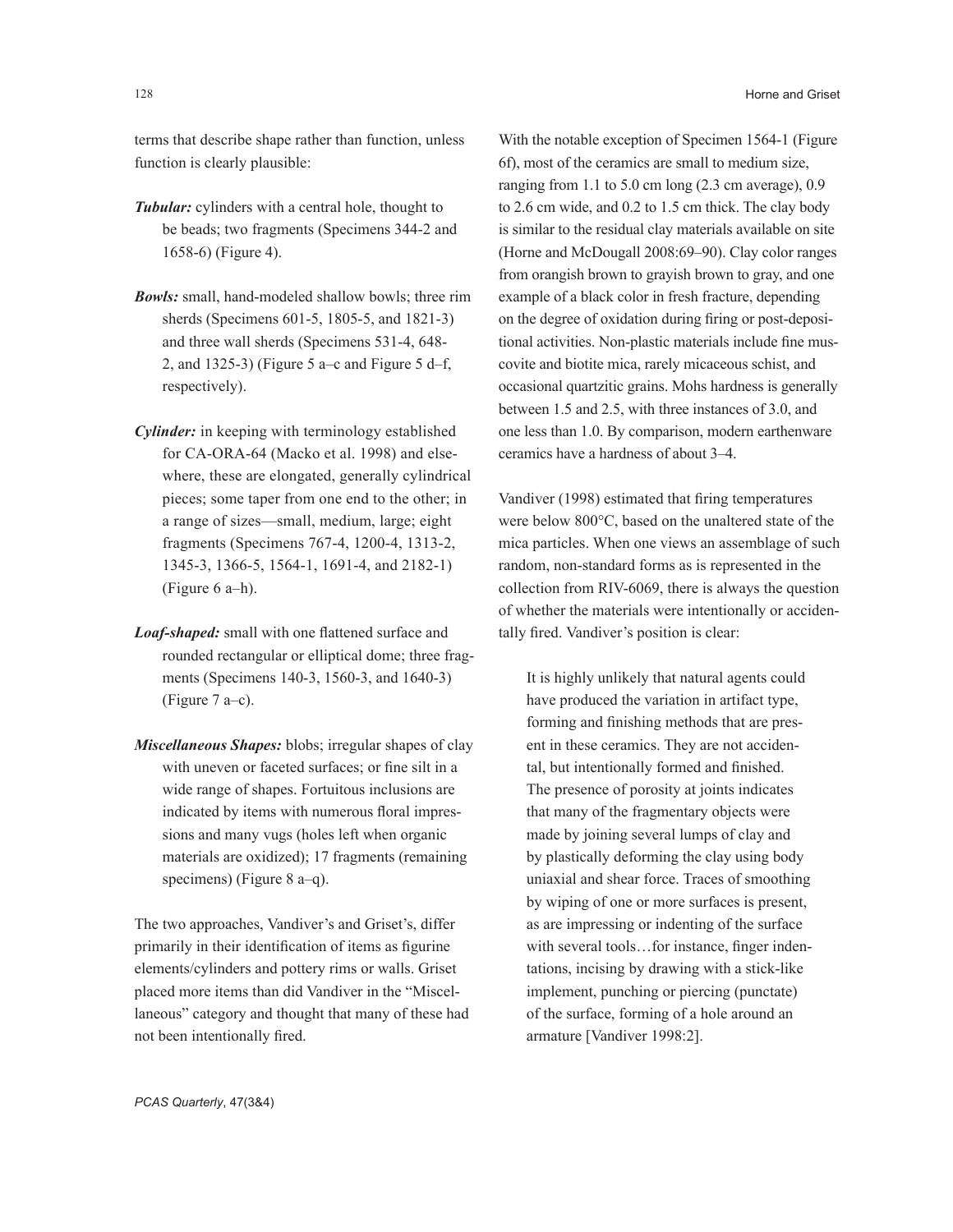Early Archaic Fired and Modeled Clay from Inland Southern California 129



Figure 4. CA-RIV-6069 ceramic Specimens 344-2 (left) and 1658-6 (right); small tubular objects, perhaps bead fragments.



Figure 5. Pottery vessel rims and body sherds. Rims: (a) 601-5; (b) 1805-5; (c) 1821-3. Body sherds: (d) 531-4; (e) 648-2; (f) 1325-3.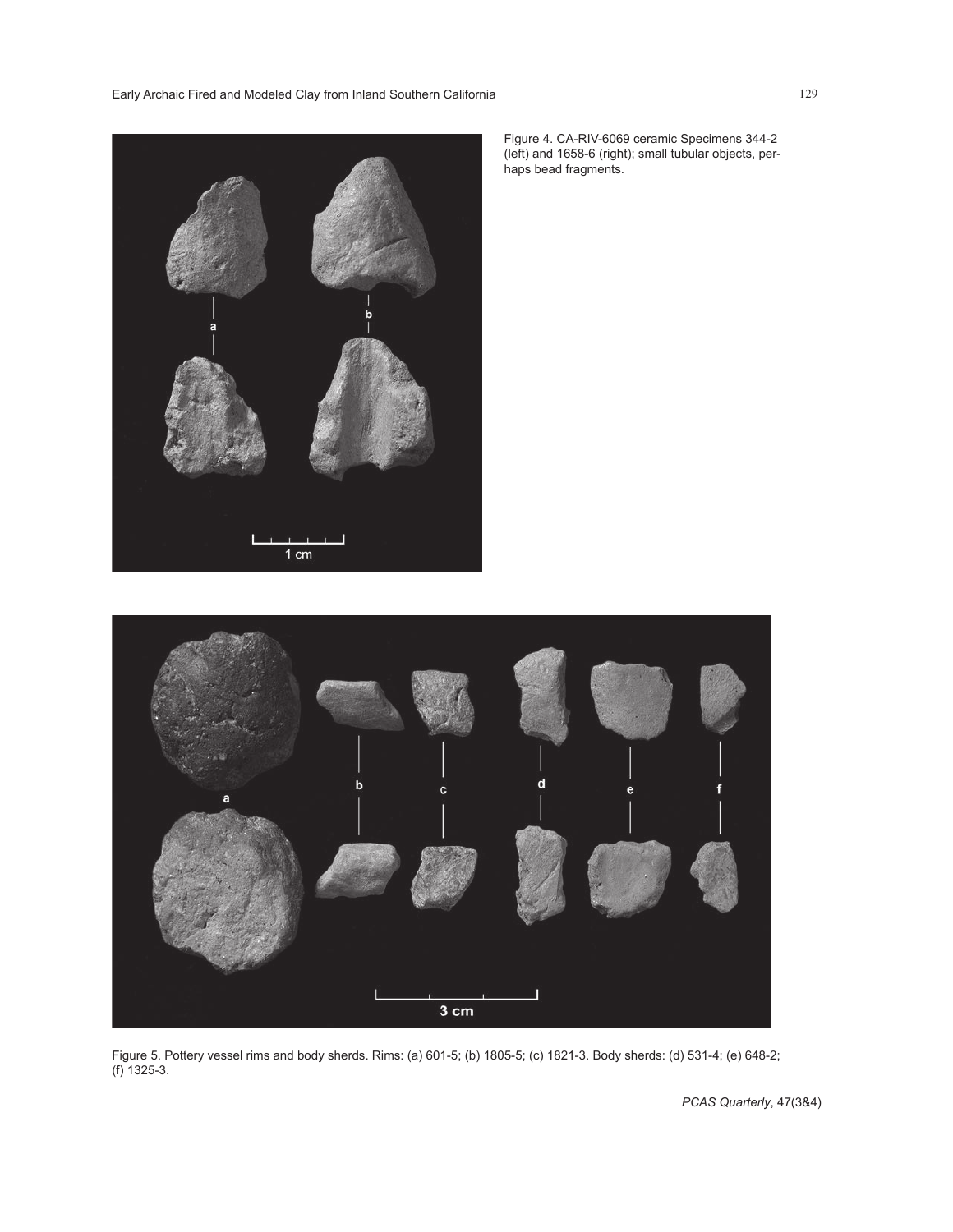

f

Figure 7. Loaf-shaped ceramic objects. Specimens (a) 140-3; (b) 1560-3; (c) 1640-3.

g

 $5 \text{ cm}$ 

130 Horne and Griset

Figure 6. Cylindrical objects. Specimens (a) 767-4; (b) 1200-4; (c) 1313-2; (d) 1345-3; (e) 1366-5; (f) 1564-1; (g) 1691-4; (h) 2182-1.

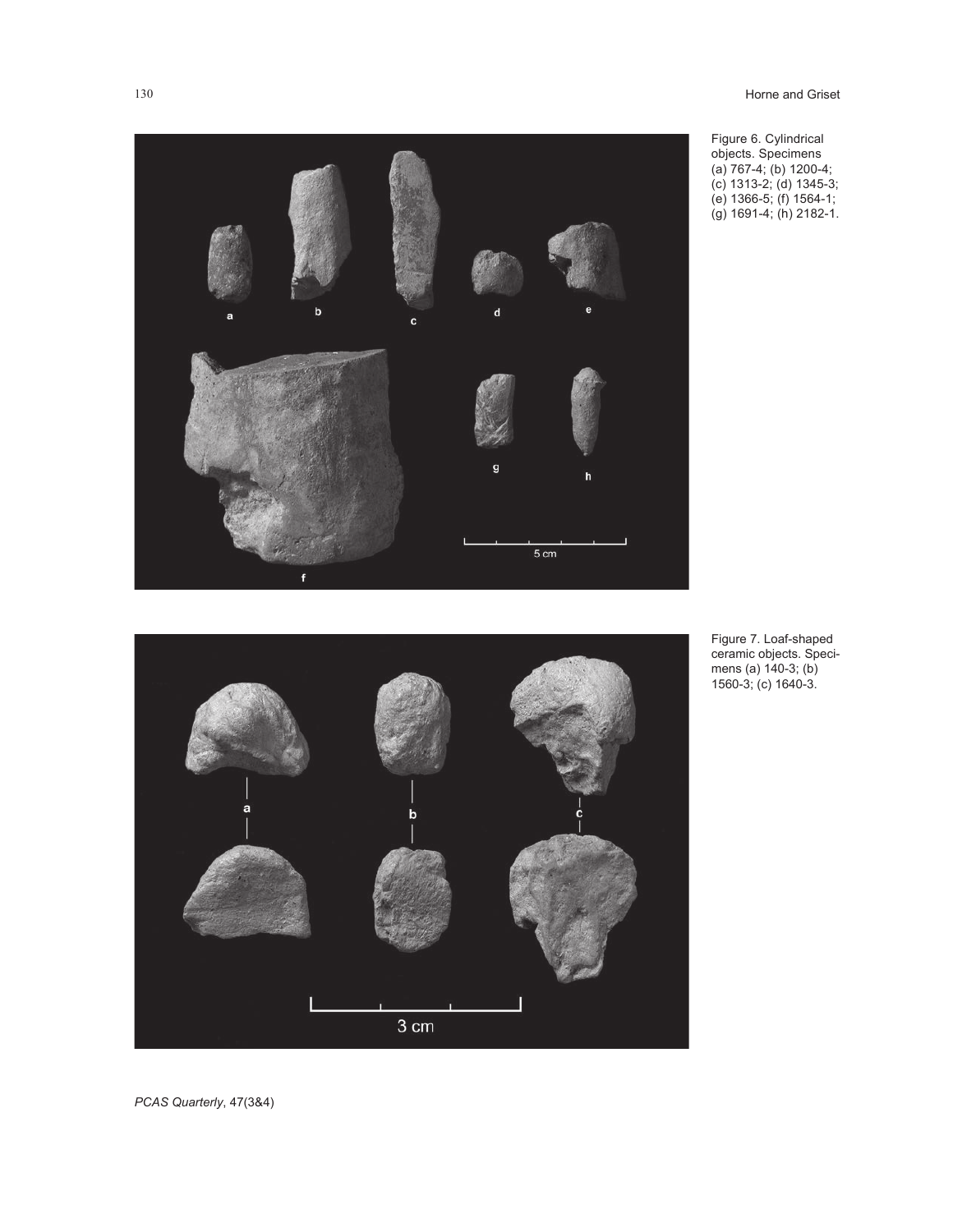

Figure 8. Miscellaneous shapes: Specimens (a) 504-5; (b) 597-4; (c) 598-5; (d) 1438-3; (e) 1457-6; (f) 1495-6; (g) 1568-3; (h) 1615-3; (i) 1678-5a; (j) 1678-5b; (k) 1706-5; (l) 1725-4; (m) 1731-3; (n) 1741-5; (o) 1778-3; (p) 1830-2; (q) 1891-11.

She states also that none of these processes has a natural analog.

Griset disagrees with this statement. Having harvested basketry materials from California streambeds and mussels from estuaries, she has observed that random pieces of fine silty clays often adhere to the plants and shells that are transported from the place of origin to a processing area. When these clay bits dry, they fall off or are removed during the processing, leaving behind smooth pieces of clay that sometimes become accidentally fired due to proximity to campfires. Fragments of daub—pieces of the clay used to seal and cover brush shelters—are also commonly found in California middens; they are baked by the accidental or intentional burning of structures. Most perishable structures in ancient California were destined for the fire in any

case, either as part of funerary ceremonies or to rid residence areas of pests at the end of a seasonal stay. Basketry impressions are also found in baked clay fragments, suggesting that baskets sitting on clayey soils were moistened during their use, leaving behind impressions in soils that were heated and thus preserved (e.g., by stone boiling in baskets).

Thousands of clay fragments with grass, seed, and basketry impressions are found in sites throughout the Sacramento-San Joaquin Delta (White 2013), San Francisco Bay area, and North Coast Ranges of California, areas where archaeologists commonly use wet-screening of midden deposits which results in a higher recovery of baked clay specimens. These sites also have a baked clay tradition of hand modeled forms (Griset 2008b).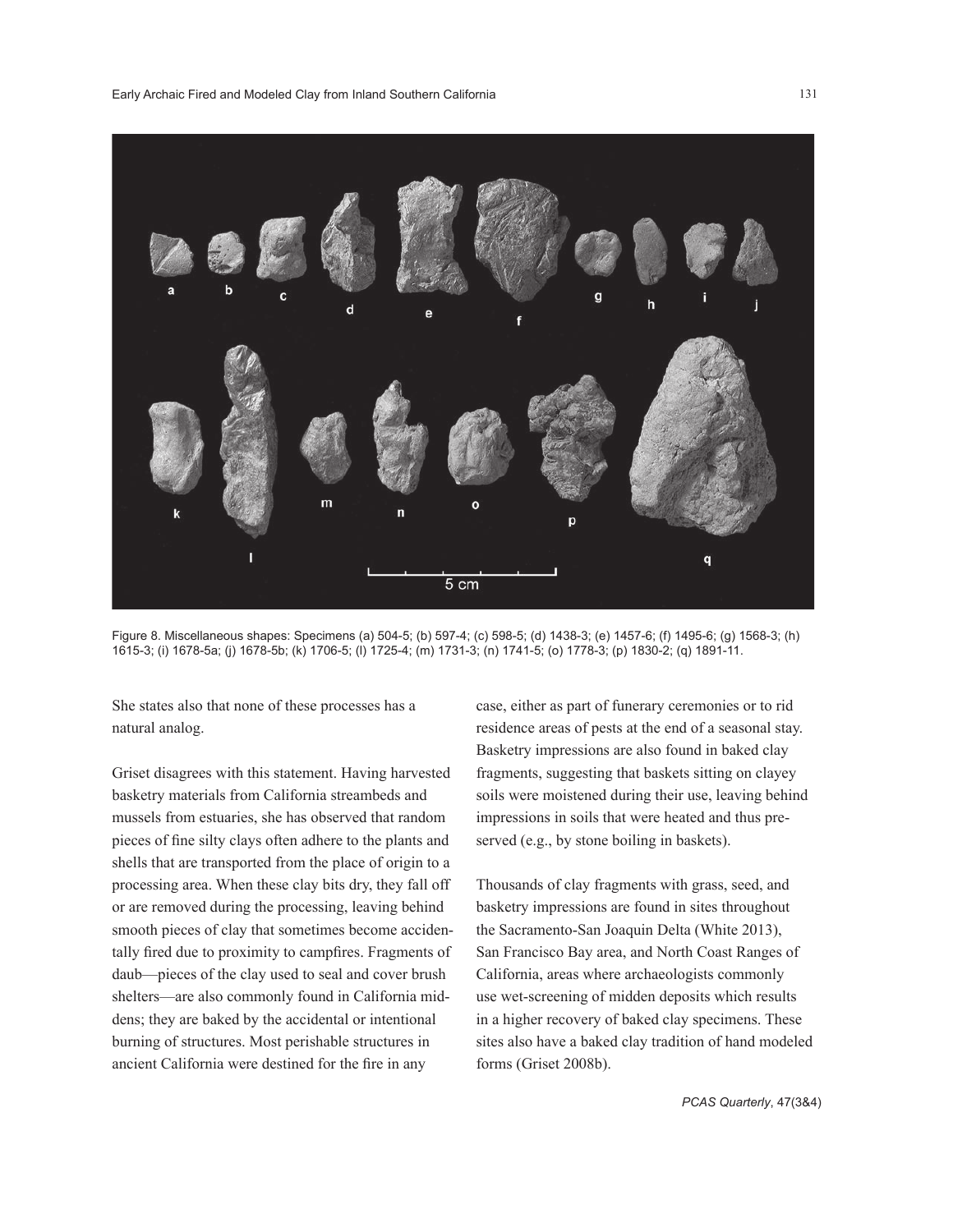132 **Horne and Griset** 

Specimens 1438-3, 1457-6, 1725-4, and 1891-11 (Figure 9 a–d) are hard twisted lumps of clay with very uneven surfaces and facets, many of which appear to be burnished, and they contain many vugs and plant impressions as well as scratches in different directions. Such activities as cleaning the surface of a prepared clay floor or around a prepared clay hearth would result in small pieces of clay that are dislodged and later swept into the fire where they undergo repeated heating cycles until the hearth contents are swept out and discarded. The burnished areas of the specimens accrue through repeated use of the floor or hearth prior to fragmentation.

Perhaps the oddest item from RIV-6069 is Specimen 1564-1, the large tapering cylinder fragment

recovered from 278 cm depth (Figure 10). Measuring approximately 6 cm long by 8 cm across, it has a flattened base with two indentations, and the edges of the walls where they join the base are rounded. Approximately one-third of the cylinder remains; the other two-thirds was fractured and lost, and the upper end was fractured as well. Judging from the curvature at the base, the original diameter is estimated at 7.5 cm; presently, only approximately 3 cm remains. The exposed interior shows various joints that enabled Vandiver to ascertain that the cylinder was made from four lumps of clay. A faint ochre stain is visible on one portion of the exterior wall, about one-third up from the base. A sample was cut from Specimen 1564-1, opposite the formed base



Figure 9. Twisted fired clay lumps with vugs and plant impressions, two views. Specimens: (a) 1438-2; (b) 1457-6; (c) 1725-4; (d) 1891-11.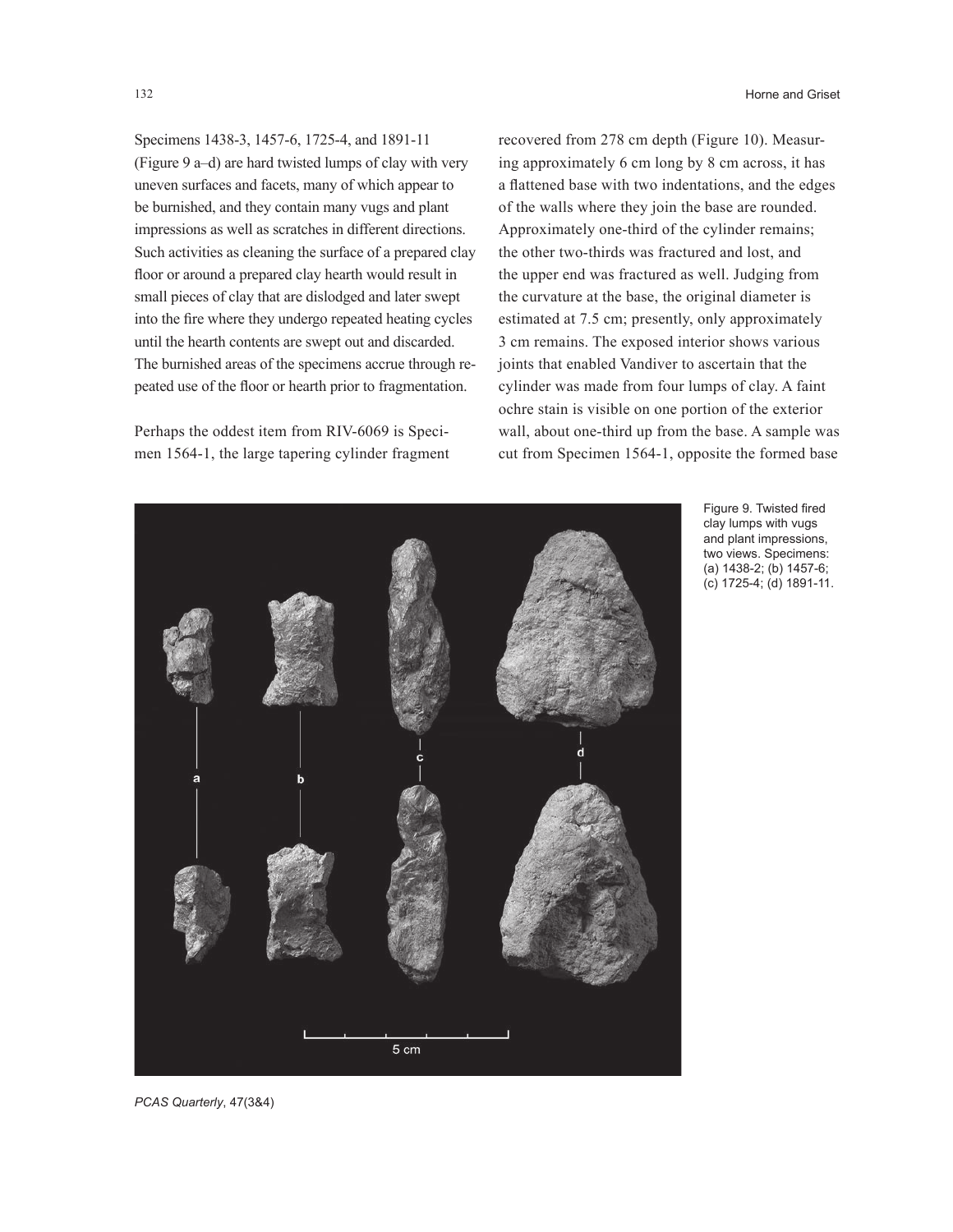Early Archaic Fired and Modeled Clay from Inland Southern California 133



Figure 10. Specimen 1564-1, a large, tapering, ceramic cylinder.

of the object (Figure 10), and submitted for thermoluminescence dating, yielding an estimated date of  $10,100 \pm 2200$  BP years (Horne and McDougall 2008:Appendix A).

One additional specimen, Specimen 1313-2, recovered at 300–310 cm depth, is a thin wedge of a similarly shaped and sized cylinder as Specimen 1564-1, and it, too, has a faint ochre stain on the remaining exterior surface (Figure 11). No analogous form for Specimens 1564-1 and 1313-2 was found by Griset in a search of the ceramic literature for North America.

## **Fired Clay Artifacts Associated with Cultural Features**

Four clay artifacts were recovered from cultural features at RIV-6069: Features 4, 5, 11, and 15.

## *Feature 4*

This activity area at 274–285 cm depth contained ground stone tools (including a discoidal), debitage, burned and unburned animal bone fragments, and Specimen 1495-6 (Figure 8f). Containing many floral impressions, the artifact is likely a piece of daub,

incidentally fired as a result of food processing or other household activities. Charcoal from Feature 4 yielded a date of 9365–8980 cal BP (Beta 1226723) (Table 1).

### *Feature 5*

This discrete concentration of ground stone fragments, debitage, and unburned faunal remains at 280–290 cm depth also yielded Specimen 344-2 (Figure 4), a tubular fired clay artifact that has been identified by both analysts as a bead fragment.

#### *Feature 11*

An activity area at 324–330 cm depth contained ground and flaked stone tools, debitage, unmodified cobbles, four concentrations of burned and unburned faunal materials, and Specimen 2182-1 (Figure 12). This clay artifact is a tapered cylinder with a rounded flange on one end and a pointed end on the other, though the latter may be due to an old fracture. It is the best example of a possible figurine or figurine fragment from RIV-6069. Charcoal from Feature 11 yielded a date of 9025–8955 cal BP (Beta 120303) (Table 1).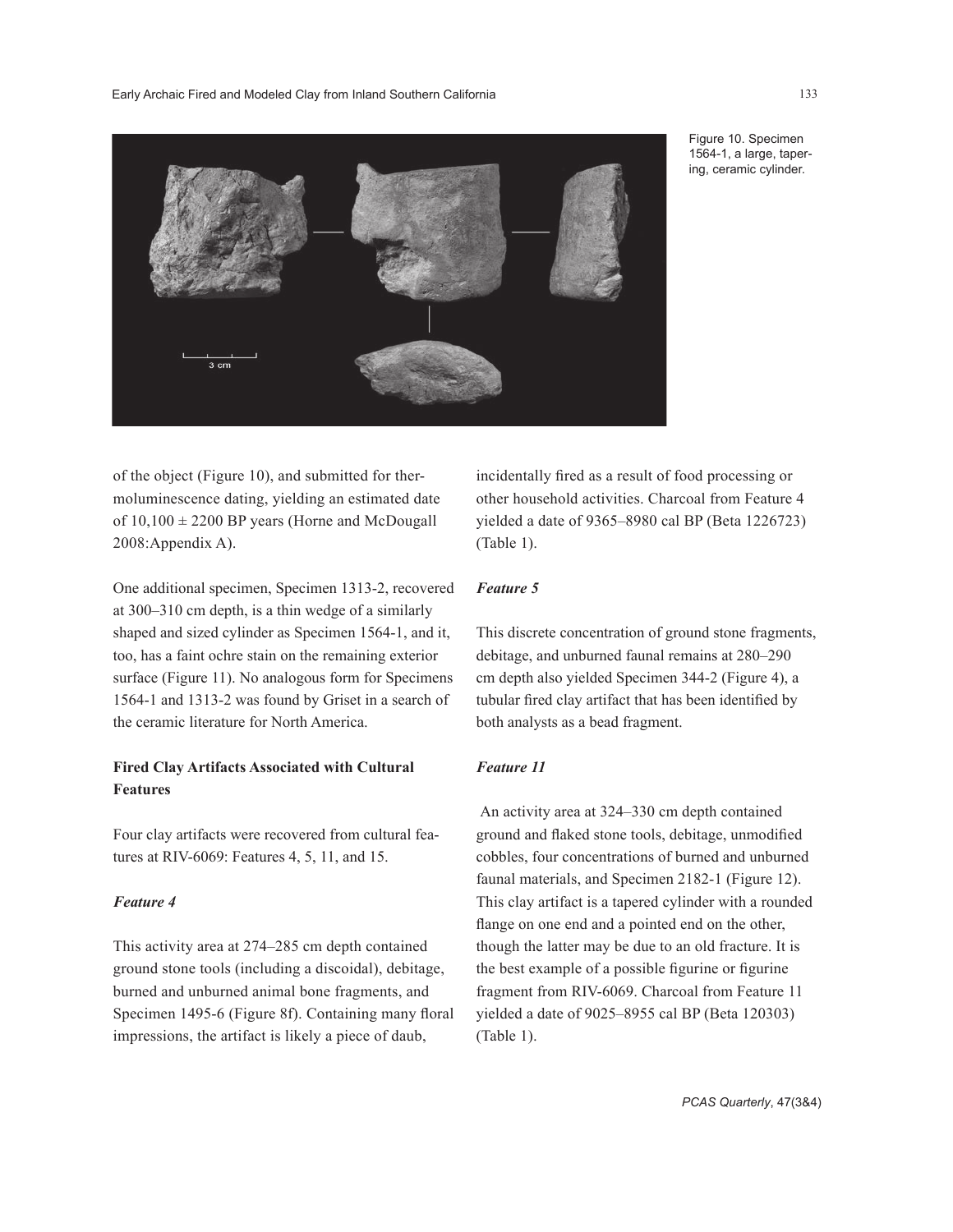

Figure 11. Specimen 1313-2, a tapering ceramic cylinder.



Figure 12. Ceramic Specimen 2182-1, a possible figurine or figurine fragment associated with CA-RIV-6069 Feature 11.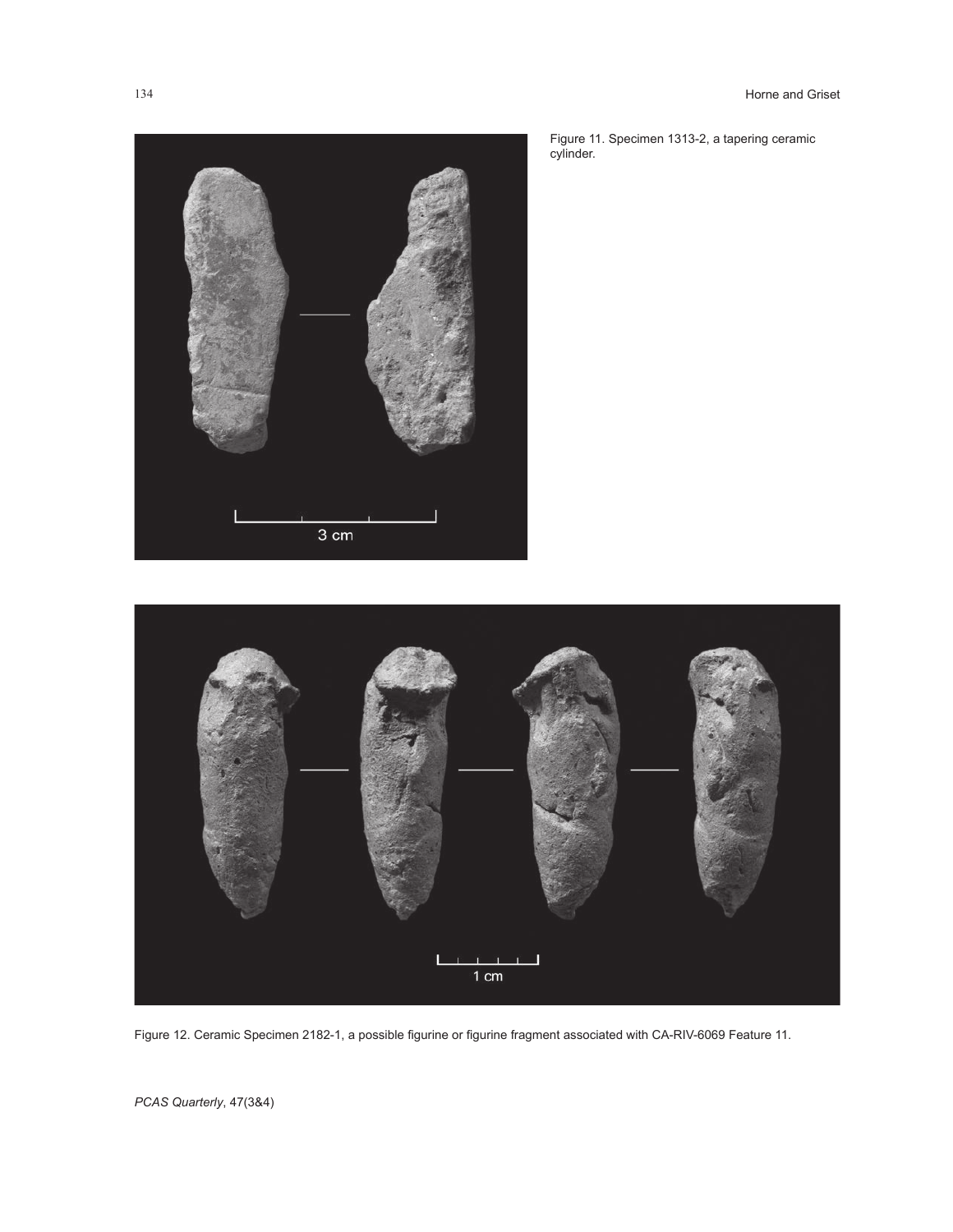#### *Feature 15*

This activity area, at 356–391 cm below the present ground surface, was centered around an intact, stonelined, circular hearth composed of seven metates inset vertically into infilled channel sediments. One of the metates exhibits extensive ochre staining on its basined surface. Other remains found in Feature 15 include a variety of ground and flaked stone tools, debitage, and burned and unburned mammal, bird, and rodent bone. Fired clay Specimen 1891-11 is a large, irregularlyshaped object, presently conical in outline due to many fractured surfaces. Only one small area along one edge retains the original surface, and it is uneven and full of floral impressions (Figure 9 d). Vandiver identified this item as a possible figurine body fragment; Griset placed it in the "Miscellaneous" category and suggested it was a large fortuitous inclusion. Charcoal collected from ashy sediments adjacent to the hearth yielded radiocarbon dates of 9040–8940 cal BP (Beta 121657) and 9220–8945 cal BP (Beta 121832) (Table 1).

In addition to the specimens described above, six items were identified by Vandiver and Griset as likely fragments of small to very small bowls: Specimens 601-5, 1805-5, and 1821-3 are categorized as possible rim fragments (Figure 5 a–c), and Specimens 531-4, 648-2, and 1325-3 (Figure 5 d–f) appear to be wall or body fragments. Specimen 601-5 is the best candidate for a small, thick-walled and relatively shallow bowl with an estimated maximum diameter of <9 cm. As noted previously, several small, shallow bowl forms were purposely shaped from split and ground sandstone concretions that are not native to the site; similar concretions occur naturally within the San Timoteo Badlands, 8 km north of RIV-6069 (Horne and McDougall 2008:298–299, Figures 14-7 and 14-8). The similarity between these and the small, fired clay bowl fragments suggests that they may have served similar, albeit unknown, functions.

Although several fired clay specimens have faintly incised lines, all appear to be either floral impressions or post-firing scratches. All "punctations" appear to derive from floral materials that oxidized in the firing and left vugs in the clay body. The only decoration evident in this body of fired clay artifacts is the faint ochre stain on the two fragments of large tapered cylinders, Specimens 1564-1 and 1313-2 (Figures 10 and 11).

# **Comparisons with Other Early Period Southern California Ceramics**

The archaeological collection from RIV-6069 includes the oldest firmly dated assemblage of fired clay specimens yet reported from southern California. Consequently, it has no contemporaneous or direct correlates.

The prehistoric site closest in time and space to our study site is CA-ORA-64 on the southern California coast at Newport Bay (Figure 1). ORA-64 is one of the largest and oldest prehistoric sites investigated in Orange County, representing Paleo-Coastal and Milling Stone traditions (Drover 1975; Macko et al. 1998). ORA-64 yielded 120 fired clay specimens dating from ca. 8,800 to 4,500 BP (Drover 1971, 1975; Drover et al. 1979, 1983; Macko et al. 1998). The latter is a thermoluminescence date (Drover 1975), while the former is established by a suite of radiocarbon dates obtained from shell beads found in cultural features that reportedly contained ceramics, stone beads, and other artifacts "within a discrete area" (Macko et al. 1998:63). The site's excavators were fully aware of the controversial nature of the early dating for their ORA-64 archaeological ceramics:

The ORA-64 ceramics are unlike any other, a uniqueness that befits their being the oldest ceramic objects in the New World…Analysis is still ongoing to determine the confidence that can be assigned to using the shell bead dates for the ceramics [Macko et al. 1998:63].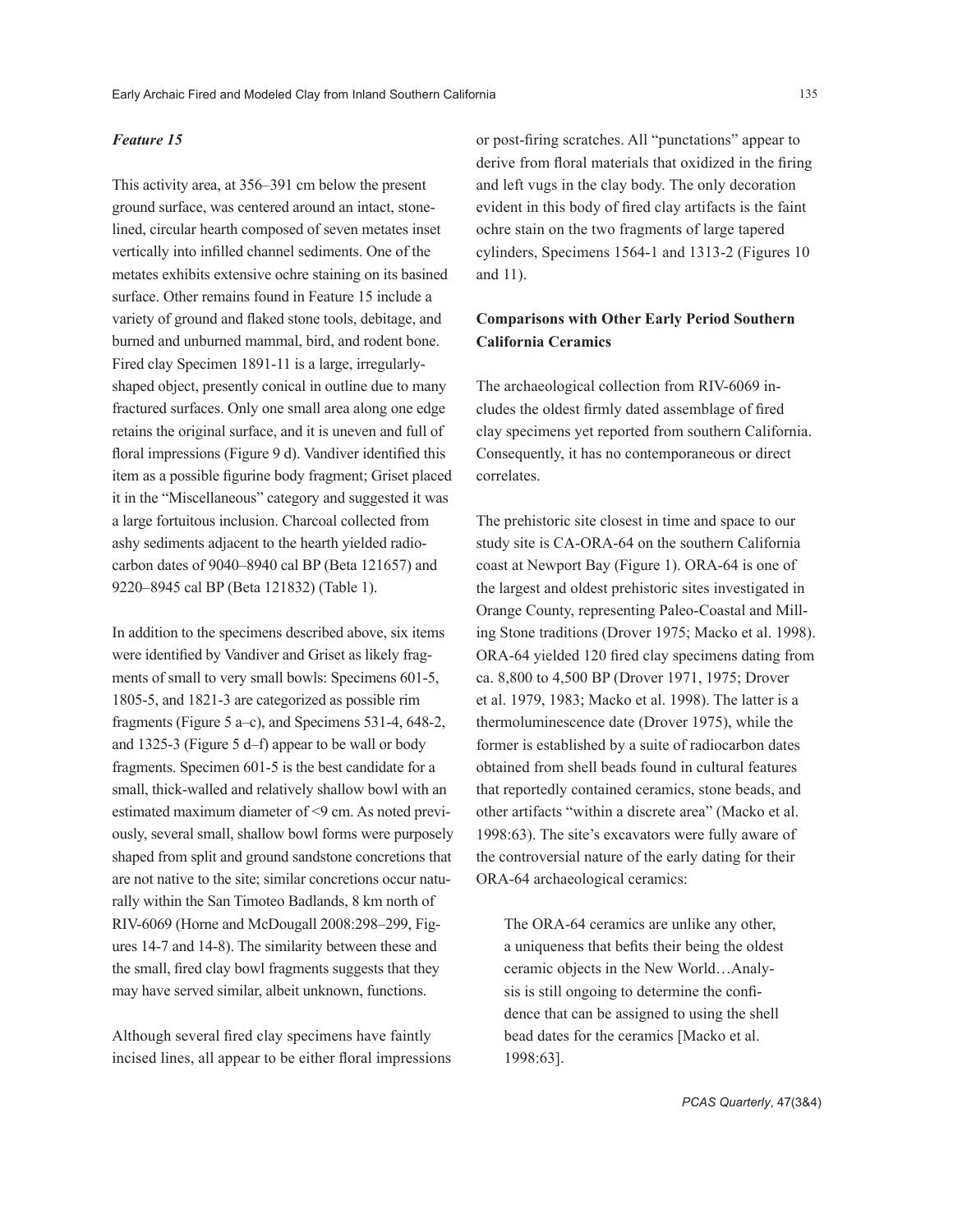Macko identified 96 fired clay artifacts from ORA-64 and reported the following categories (see Macko et al. 1998:56):

- *Cylinders* ( $n = 59$ ; 61 per cent). Thought to be effigies, these are small (1.0–3.4 cm long), tapered and cigar-shaped, either undecorated, or decorated; they also tend to have flat bases. One specimen has anthropomorphic features indicated by punctations for eyes and nose, while two additional cylinders have bulbous appendages added to either side at one end that are suggestive of ears on a head or male testes or something else altogether.
- **Tube Beads** ( $n = 5$ ; 5 per cent). Described as being rolled around a twig, these range from 1–1.5 cm long and 4–6 mm in diameter; these specimens are undecorated.
- *Possible Vessel Fragments* (n = 3; 3 per cent). All three rim sherds are decorated; one on the interior concave surface; two on the convex exterior. These specimens were classified based on the rounded rim form and general curvature suggestive of a spherical shape that is <10 cm in "overall dimensions." It is unclear what dimensions are indicated; no suggested diameters or wall thickness were provided.
- *Globular/Ball Shaped including plugs*  $(n = 4; 4$  per cent). Described as small enigmatic ceramic globular or ball-shaped artifacts, the specimens appear to range from 1.5–2.5 cm in diameter and each is decorated with a different pattern of punctations.
- *Molds/Casts* ( $n = 25$ ; 26 per cent). Macko identified three types in this category: cylinder molds  $(n =$ 16); miscellaneous molds  $(n = 4)$ ; and undifferentiated ( $n = 5$ ). Macko speculated that clay was wrapped around large-diameter (but less than 10 cm) plant material and then fired; the description sounds similar to what elsewhere is classified as

daub fragments. No definitions were provided for the undifferentiated or miscellaneous types, but they are reminiscent of Griset's term "miscellaneous with fortuitous" inclusions.

Cylindrical forms found at the RIV-6069 Lakeview site are only vaguely similar to those recovered from ORA-64. The latter are consistently small, more evenly shaped and smoothed, and frequently decorated with punctate/incised designs. In contrast, the RIV-6069 tapered cylinders include several large specimens that may have been as much as 7 cm in diameter at the base; none of these cylinder specimens evinces punctate/incised designs.

At RIV-6069, decoration is limited to two ochrestained pieces (Figures 10 and 11), whereas 24 (25 per cent) of the 96 specimens reported by Macko et al. (1998) are decorated. All but three of the latter are decorated with punctate/incised or punctate elements; the exceptions are two examples of cord-wrapping and one with possible shell-edge stamping. Whether the ochre on the specimens from RIV-6069 was applied as decoration during manufacture or as part of ritual use cannot be determined; however, it should be noted that ochre is present on several ground and flaked stone implements recovered from Early Archaic deposits (Horne and McDougall 2008:303, Figure 14–11). While ochre is present on shell beads at ORA-64, it is not found on the ceramic materials.

A site on the lower Santa Ana River, CA-ORA-58 (Figure 1), contained cylindrical fired clay items (Anonymous n.d.); however, their provenience within the midden is unknown as the site was not systematically excavated. Radiocarbon dates from shell samples recovered from the site range from  $3,685 \pm 100$  to  $960 \pm 110$  BP, about 600 years younger than the latest known occupation of ORA-64 (Macko et al. 1998:63).

Porcasi (1998) described ceramic materials recovered from sites on two of the Southern Channel Islands,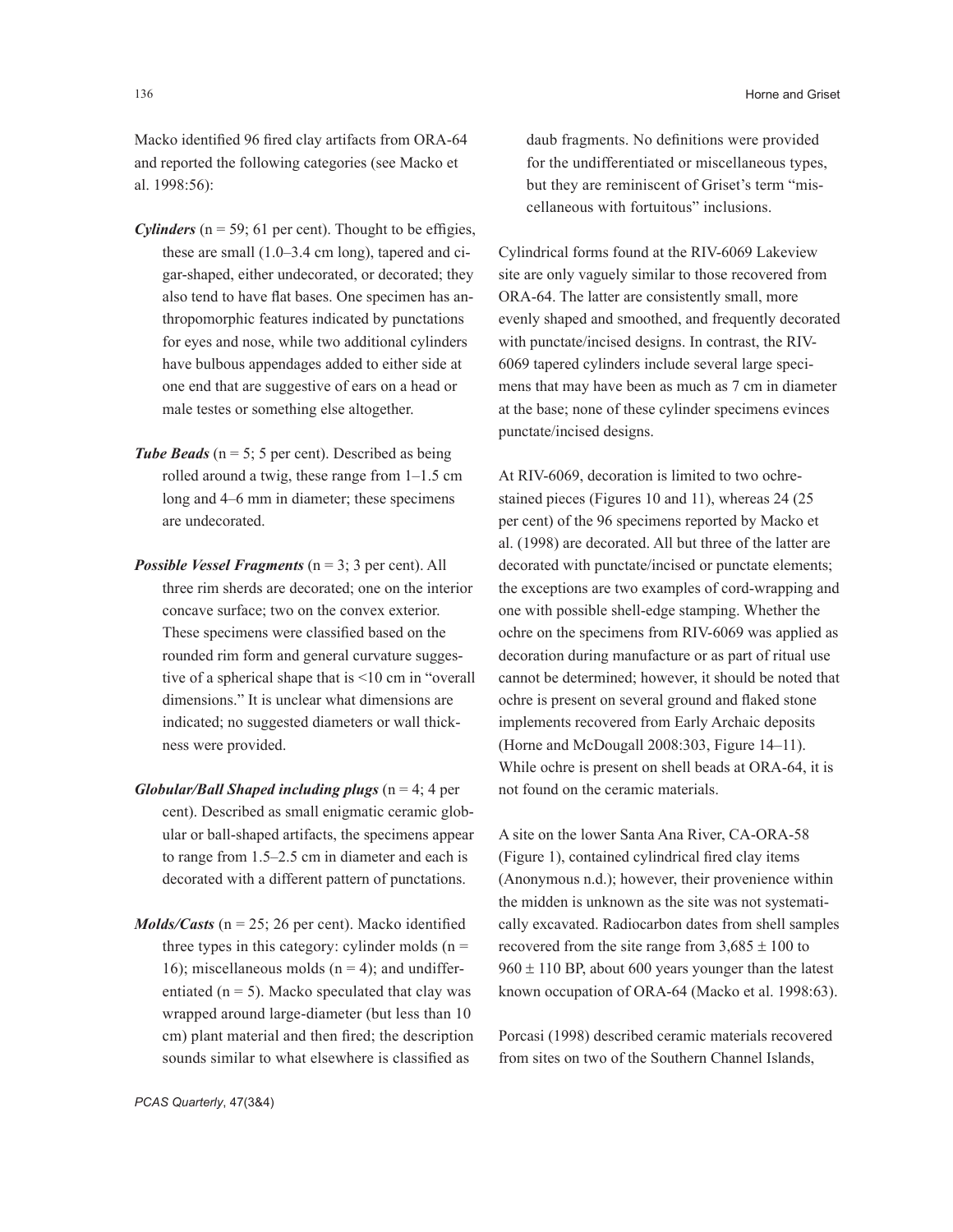Catalina and San Clemente (Figure 1). Drover (1978) first reported thermoluminescence dates on two ceramic specimens from the basal level of the Little Harbor site, CA-SCAI-17, on Santa Catalina Island: 2,849 BP and 2,002 BP. Radiocarbon dates obtained by Meighan (1959) and Raab et al. (1995) suggest that the age of the basal level of the site is closer to 5,000 BP. Both specimens are tapered cylinders with large bulbous or knob-like ends with projecting flanges and exhibit impressed lines, possibly from vegetal binding prior to firing, and one specimen retains ochre stains (Drover 1978). Neither is similar to the fired and modeled clay artifacts from RIV-6069.

During her reanalysis of faunal remains from the Little Harbor site, Porcasi (1998) discovered an additional 17 fired clay specimens, one of which closely resembles the two specimens reported by Drover (1978). With reference to a mixture of shape and functional descriptions, a wide assortment of forms is represented by the other 16 specimens, including decorated and undecorated tapered cylinder fragments, other hand modeled forms, and daub remnants (Porcasi 1998:Figure 3 and Table 1). Porcasi also identified a "cupped discoidal" ceramic specimen in the collection from CA-SCLI-43 on Eel Point, San Clemente Island (Figure 1). This artifact has a broken stem and "resembles half of a spool, earplug, or labret" (Porcasi 1998:276). Direct dates for the object are lacking, but obsidian hydration dates from similar midden levels at SCLI-43 range from 8,000 to 4,000 BP, while radiocarbon dates range between ca. 9,000 and 6,000 BP. Other California Channel Islands ceramic specimens include: a fired clay "head" from San Nicolas Island (Chace 1973); and a hematite-colored fired clay object from Santa Rosa Island (Orr 1968), estimated by King (1990:263) to date to ca. 3,000–1,000 BC (ca. 4,950–2,950 BP).

## **Conclusions**

The fired and modeled clay assemblage from RIV-6069 presents an intriguing glimpse of an apparently localized clay tradition that included well-smoothed, tapered cylinders, tubular beads, and small (<10 cm diameter), shallow, hand-modeled bowls with thick  $(>1.5$ cm) walls, as well as some very thin (0.3–0.6 cm) specimens that may represent pottery rims of indeterminate shape and size. Additionally, many "miscellaneous" forms were identified, some of which were likely fired incidentally as a result of processing food and materials, preparing and repairing structures, and/or as a by-product of other clay-modeling activities. Although tapered cylinders are represented in the collection from this site, they are unlike the tapered cylinders reported from ORA-64 or SCAI-17. Unlike the intentionally decorated specimens from other sites, the only decorative technique identified on the clay specimens from RIV-6069 is the use of ochre on two fragments of very large, tapered cylinders (Figures 10 and 11).

Archaeological evidence now indicates that people living along the southern California coast, on the islands, and in inland areas between 9,000 and 1,500 years BP were clearly manipulating clay and forming distinctive shapes, some of which are found across the region and are not unique to single sites. Decorative techniques applied to these fired and modeled specimens appear to be restricted to specific locales, though this may be a misconception due to the paucity of reported sites and data. Some forms can be tentatively identified by shape, such as rim and wall fragments of vessels, tubular forms as beads, and tapered cylinders that may represent figurines or figurine fragments. How these fired and modeled clay specimens were used prehistorically is unknown, and the only analogies that can be made are with ethnographic observations of the production and use of hand-modeled, low-fired clay items. These examples include manufacture by children and adults for recreational, utilitarian, and ceremonial purposes.

Some Archaic period fired clay artifacts appear to be small, hand-modeled bowls. These non-culinary forms were made for thousands of years without ever developing into a formalized "pottery" tradition such as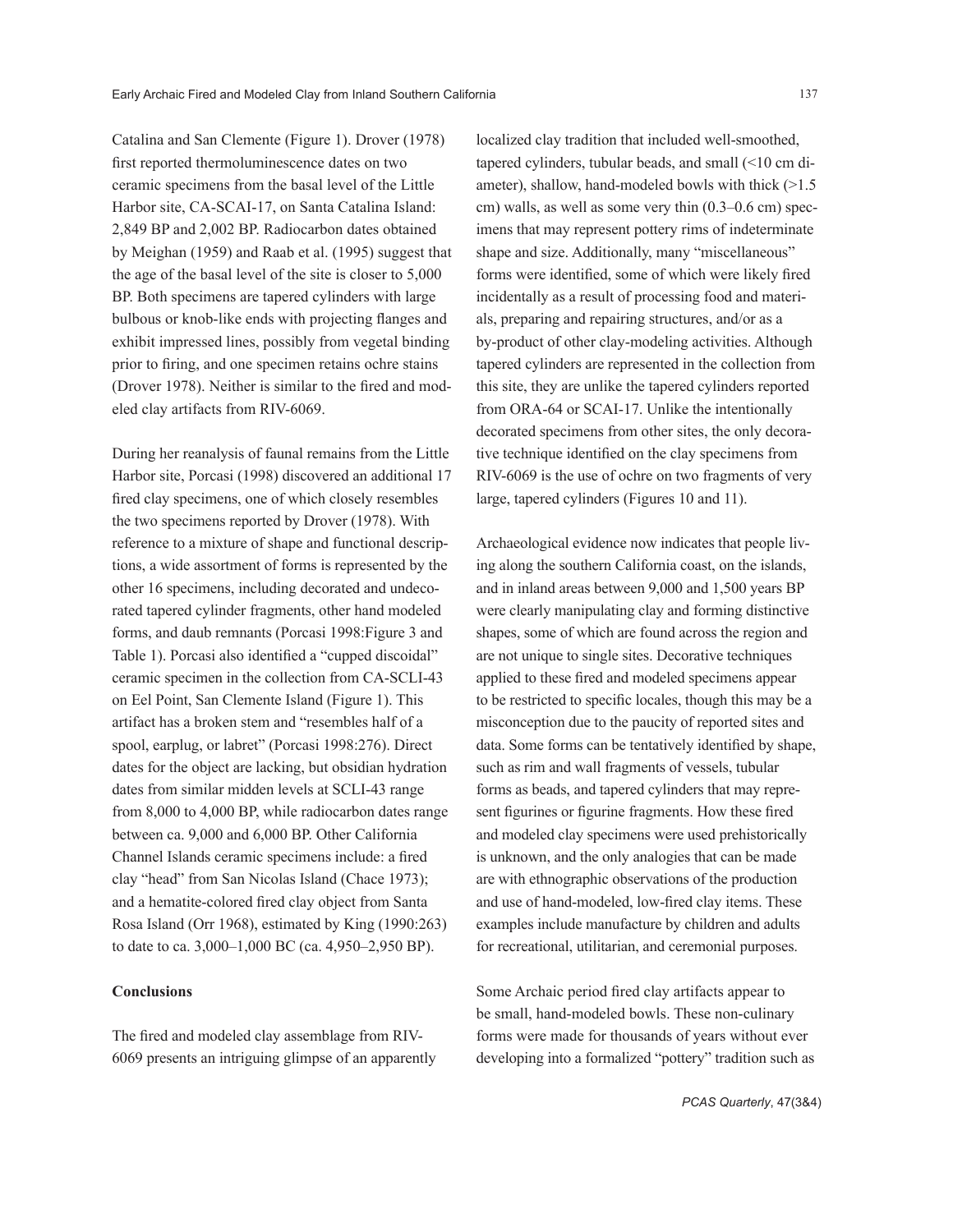that documented throughout the American Southwest, including Late Prehistoric southern California. There is presently no linkage between the Archaic fired and modeled clay tradition we describe in the present paper and the "pottery" traditions of the Late period in southern California, including that found at archaeological sites in close proximity to RIV-6069 dated from ca. 500 to 350 BP (Robinson et al. 2001:105–128).

In closing, we emphasize that other Early Archaic sites in southern California may also contain fired or baked clay artifacts as yet undiscovered or even unrecognized. Owing to excavation and recovery techniques of various levels of rigor, such artifacts might not have been identified previously in situ*,* during screening, or during laboratory analyses, and may have "slipped past" earlier archaeologists.2 Because the pottery inventory recovered from RIV-6069 was so varied, yet so unexpected, we believe that future archaeological investigations should anticipate that fired or baked clay artifacts could be present in site deposits of similar antiquity throughout southern California.

#### **End Notes**

1. Pamela Vandiver is currently Senior Research Scientist at the Heritage Conservation Science Program in the College of Engineering at the University of Arizona, Tucson. She was formerly Senior Research Scientist in Ceramics at the Smithsonian Center for Materials Research and Education in Suitland, Maryland.

2. Griset (2008b) discussed baked clay, as opposed to ceramic pottery traditions in ancient California.

#### **Acknowledgments**

We thank Dennis McDougall and Michael J. Moratto for their thoughtful comments on and editing of an earlier version of this paper. McDougall also served as Field Director during the emergency data recovery excavations at RIV-6069, and his knowledge and

insights proved instrumental in the identification and recovery of the cultural deposits at the site. We also thank Cari Inoway for her excellent artifact photography and graphic presentations. Finally, many thanks to the Metropolitan Water District of Southern California for funding the research and technical analyses. Without Metropolitan's support, the documentation of perhaps one of the earliest reported assemblages of fired clay from the greater American Southwest would not have been possible.

## **References Cited**

Anonymous

n.d. Drawings of Indian Artifacts: Ceremonial-Hunting, Household and Decorative and Indian Art. Works Project Administration Anthropological Project No. 4465. Manuscript on file at Langson Library, University of California, Irvine, Special Collections.

Chace, Paul

1973 Clay Figurines, Additional Data. *Pacific Coast Archaeological Society Quarterly* 9(3):41–43.

Drover, Christopher

- 1971 Three Fired-Clay Figurines from 4-ORA-64, Orange County, California. *Pacific Coast Archaeological Society Quarterly* 7(4):45–49.
- 1975 Early Ceramics from Southern California. *Journal of California Anthropology* 2(1):101–107.
- 1978 Prehistoric Ceramic Objects from Catalina Island. *Journal of California Anthropolog*y 5(1):78–83.
- Drover, Christopher, Henry Koerper, and Paul Langenwalter II
- 1983 Early Holocene Adaptations on the Southern California Coast: A Summary Report of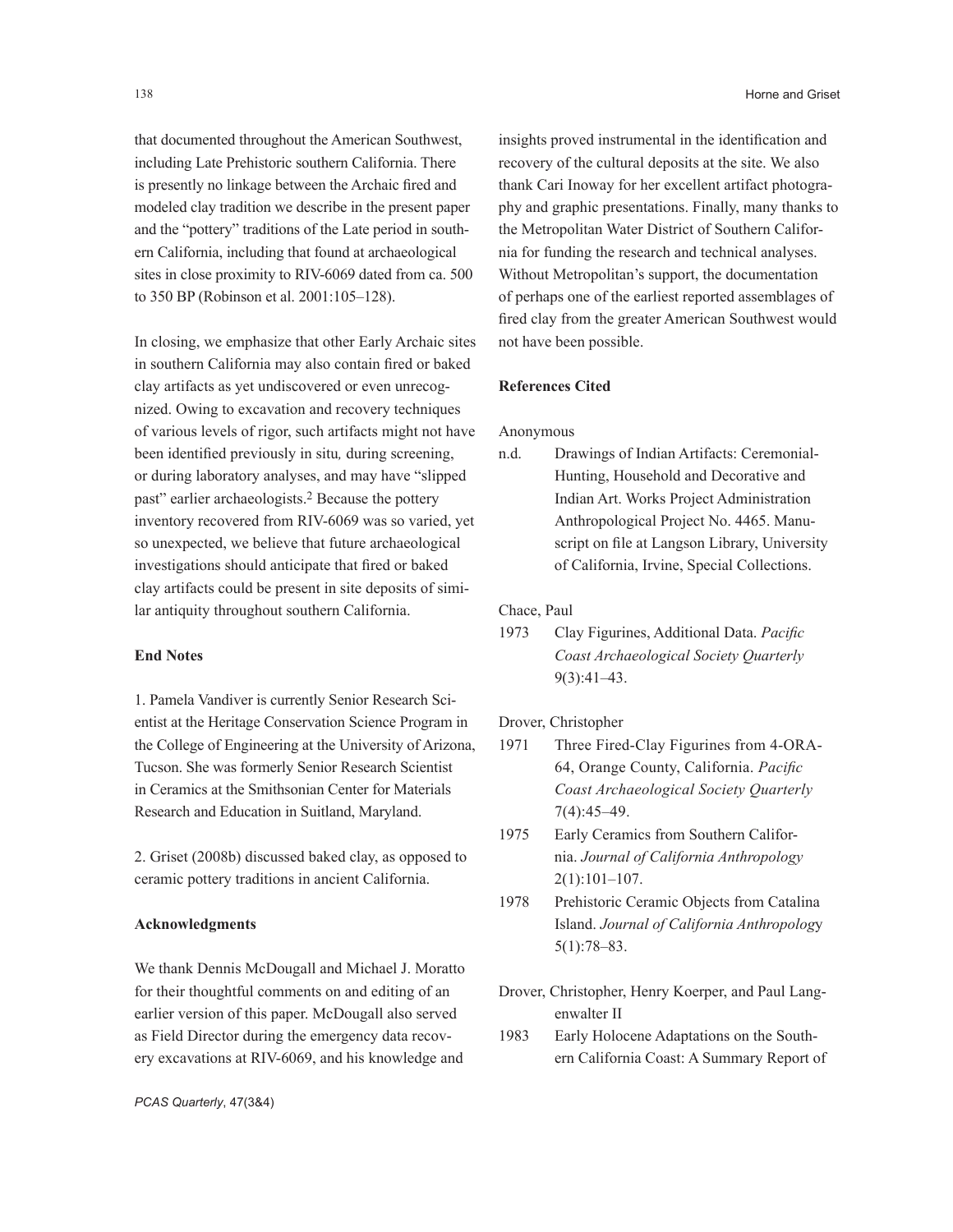Investigations at the Irvine Site (CA-ORA-64), Newport Bay, Orange County, California. *Pacific Coast Archaeological Society Quarterly* 19(3&4):1–84.

- Goldberg, Susan, Cynthia Klink, Jill Onken, W. Geoffrey Spaulding, Mark Robinson, Melinda Horne, Rebecca McKim, Cari Inoway, and R. Scott Anderson
- 2001 *Metropolitan Water District of Southern California*, *Eastside Reservoir Project, Final Report of Investigations, Volume IV: Prehistoric Archaeology Synthesis of Findings*. Report prepared by Applied EarthWorks, Inc., Hemet, California. Report submitted to the Metropolitan Water District of Southern California, Los Angeles, California.

#### Griset, Suzanne

- 2008a Ceramics from CA-RIV-6069. In *CA-RIV-6069: Early Archaic Settlement and Subsistence in the San Jacinto Valley, Western Riverside County, California,* by Melinda C. Horne and Dennis P. McDougall, pp. 249– 265. Report prepared by Applied EarthWorks, Inc., Hemet, California. Report submitted to the Metropolitan Water District of Southern California, Los Angeles, California.
- 2008b When is a Pot, Not? In *Avocados to Millingstones: Papers in Honor of D. L. True*, edited by Georgie Waugh and Mark E. Basgall, pp. 91–110. Monographs in California and Great Basin Anthropology No. 5. Archaeological Research Center, California State University, Sacramento.

Horne, Melinda, and Dennis McDougall

2008 *CA-RIV-6069: Early Archaic Settlement and Subsistence in the San Jacinto Valley, Western Riverside County*. Report prepared by Applied EarthWorks, Inc., Hemet, California. Report submitted to the Metropolitan Water

District of Southern California, Los Angeles, California.

## King, Chester D.

- 1990 *The Evolution of Chumash Society: A Comparative Study of Artifacts Used for Social System Maintenance in the Santa Barbara Channel Region Before AD 1804*. Garland, New York.
- Macko, Michael, Jeffery Couch, Owen Davis, Henry Koerper, and Paul Langenwalter II
- 1998 *Executive Summary of Mitigation Measures Implemented Pursuant to the Operation Plan and Research Design for the Proposed Newporter North Residential Development*. Report prepared by Macko, Inc., Huntington Beach, California. Report submitted to the Irvine Community Development Company, Newport Beach, California.
- McDougall, Dennis, Melinda Horne, Jill Onken, Mark Robinson, R. Scott Anderson, and Rebecca Harro
- 2007 *Inland Feeder Pipeline Project, Final Synthetic Report of Archaeological Findings, Riverside County, California*. Report prepared by Applied EarthWorks, Inc., Hemet, California. Report submitted to the Metropolitan Water District of Southern California, Los Angeles, California.

Meighan, Clement W.

- 1959 The Little Harbor Site, Catalina Island: An Example of Ecological Interpretation in Archaeology. *American Antiquity* 24(4):383– 405.
- MWDSC (Metropolitan Water District of Southern California)
- 1993 *Inland Feeder Project Environmental Impact Report and Environmental Assessment, Report*